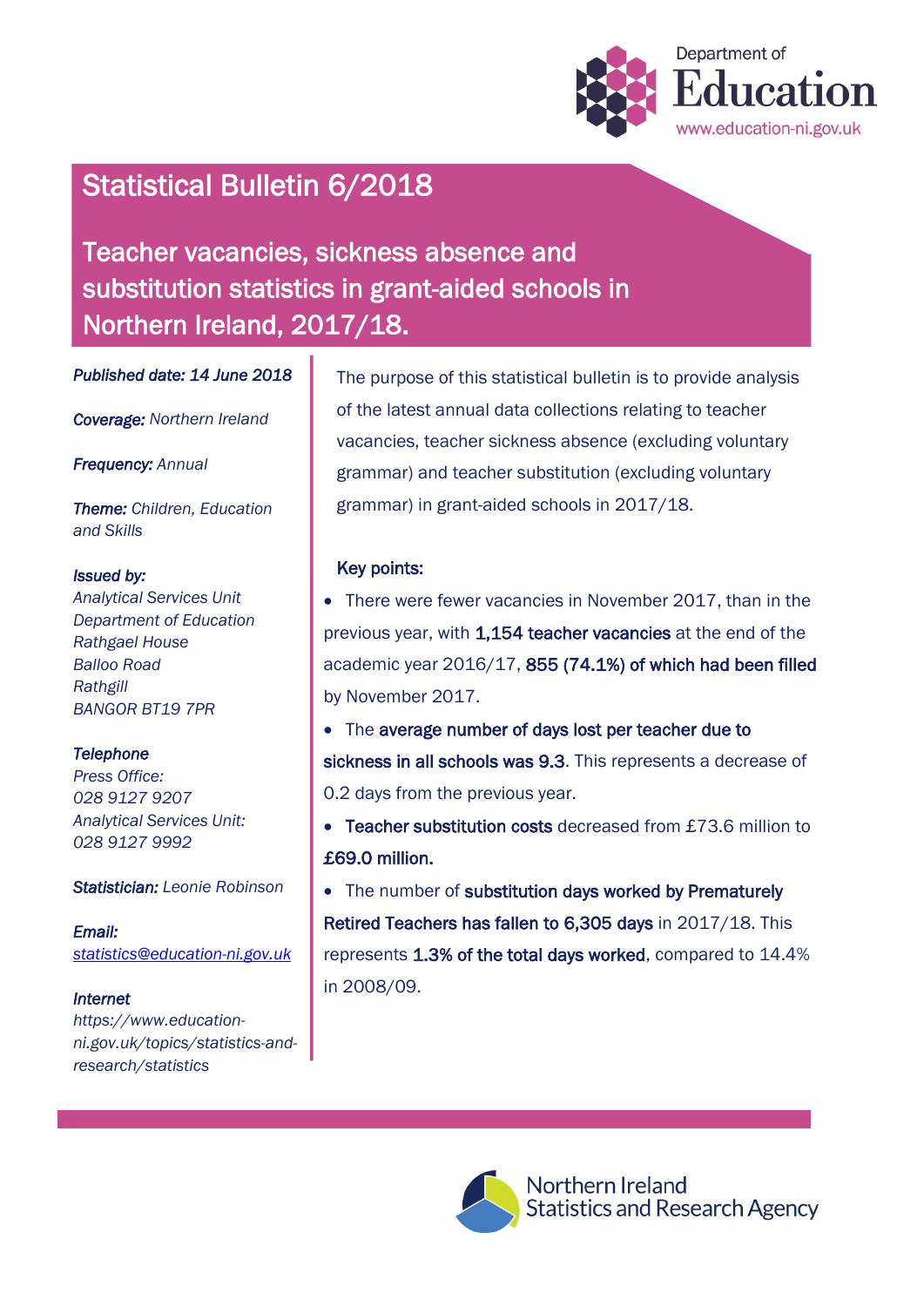Teacher vacancies, sickness absence and substitution statistics in grant-aided schools in Northern Ireland 2017/18

## **Contents**

| Section | <b>Title</b>                      | Page           |
|---------|-----------------------------------|----------------|
| 1       | Introduction                      | 3              |
| 2       | <b>Teacher Vacancies</b>          | 4              |
| 3       | <b>Teacher Sickness Absence</b>   | 5              |
| 4       | <b>Teacher Substitution Costs</b> | $\overline{7}$ |
| 5       | Notes for readers                 | 10             |
| 6       | List of Tables                    | 13             |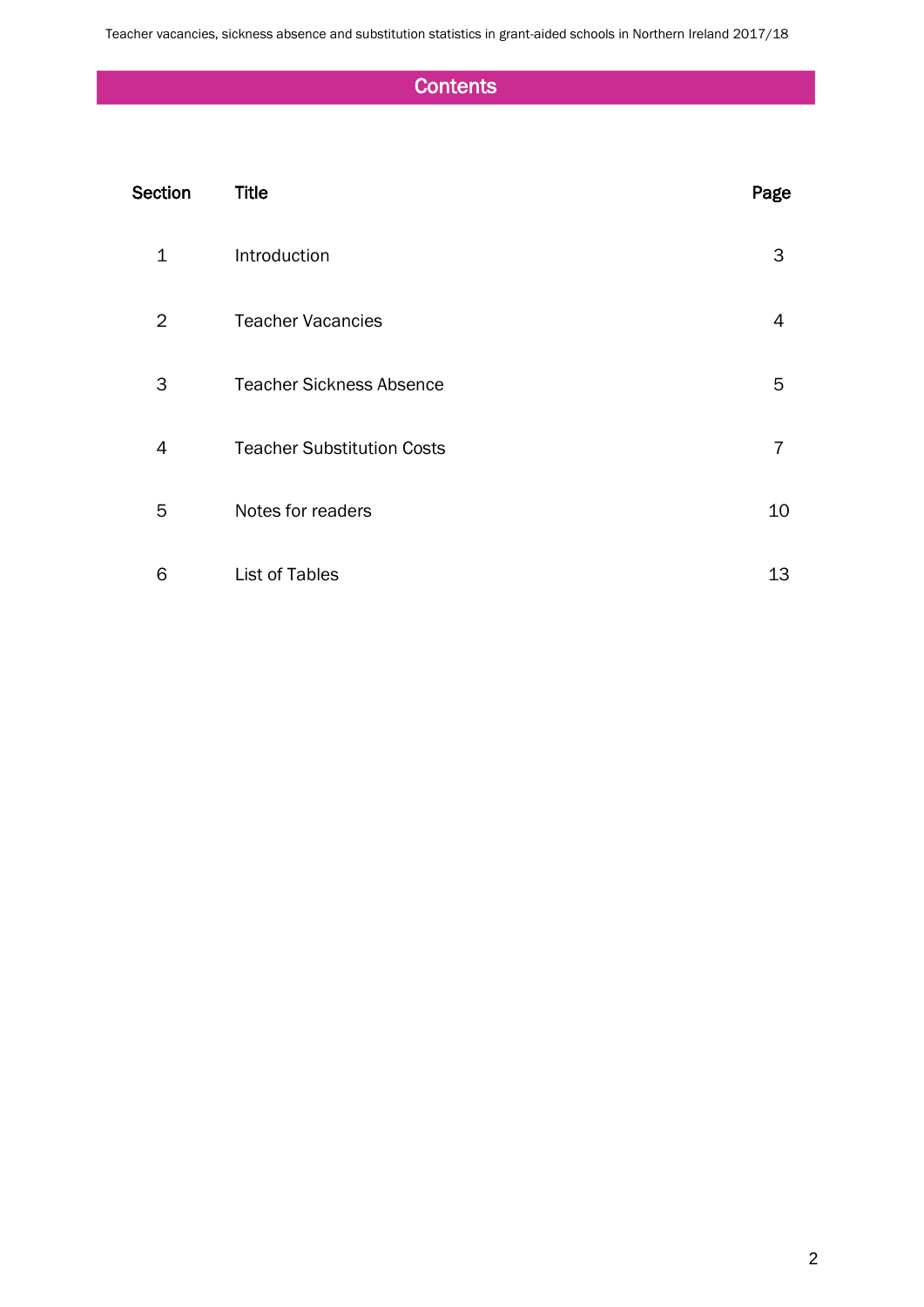## Section 1: Introduction

The purpose of this statistical bulletin is to provide analysis of the latest annual data collections relating to teacher vacancies, teacher sickness absence (excluding voluntary grammar) and teacher substitution (excluding voluntary grammar) in grant-aided schools in 2017/18. This information is analysed by school type and management type.

The information collected throughout this process is used by policy branches within the Department of Education to inform education workforce policy. The data are also used to respond to Assembly questions.

All figures referred to are included in the main body of the text. All tables are included as annexes.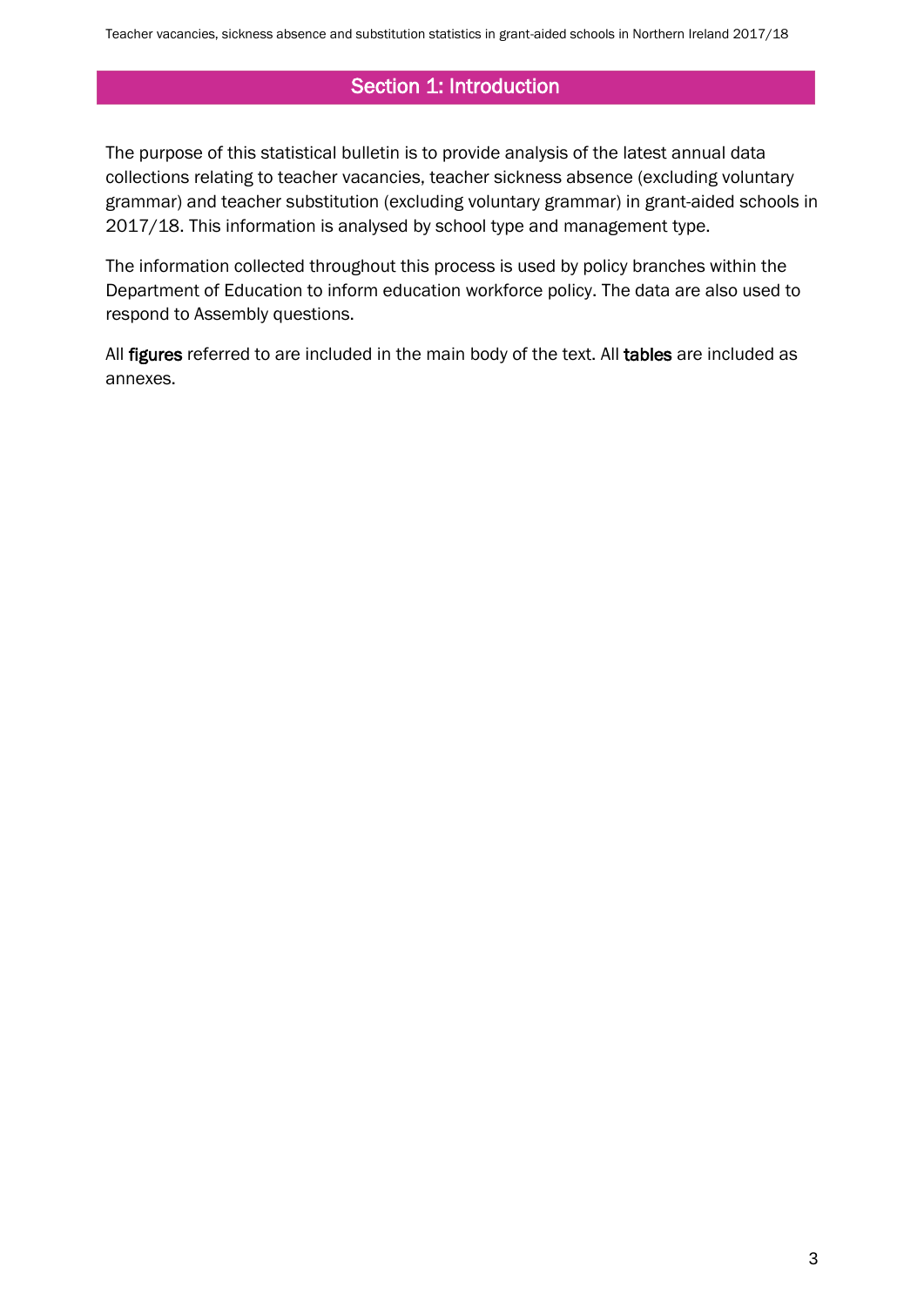#### Section 2: Teacher Vacancies

• Figure 1 shows the total number of teacher vacancies at the end of 2016/17 and the proportions which were filled or unfilled by November 2017. There were 1,154 teacher vacancies at the end of the academic year 2016/17, 855 (74.1%) of which had been filled by November 2017. This compares with 988 of 1,381 (71.5%) vacancies filled the year previous. There was a larger proportion of unfilled vacancies in nursery, primary and preparatory departments of grammar schools than in post-primary schools. Notably the proportion of unfilled vacancies in special schools was lower than both nursery, primary and preparatory departments of grammar schools and postprimary schools. Tables 1 and 2 outline the teacher vacancies data in more detail.



**Figure 1: Filled and unfilled vacancies by school type, November 2017**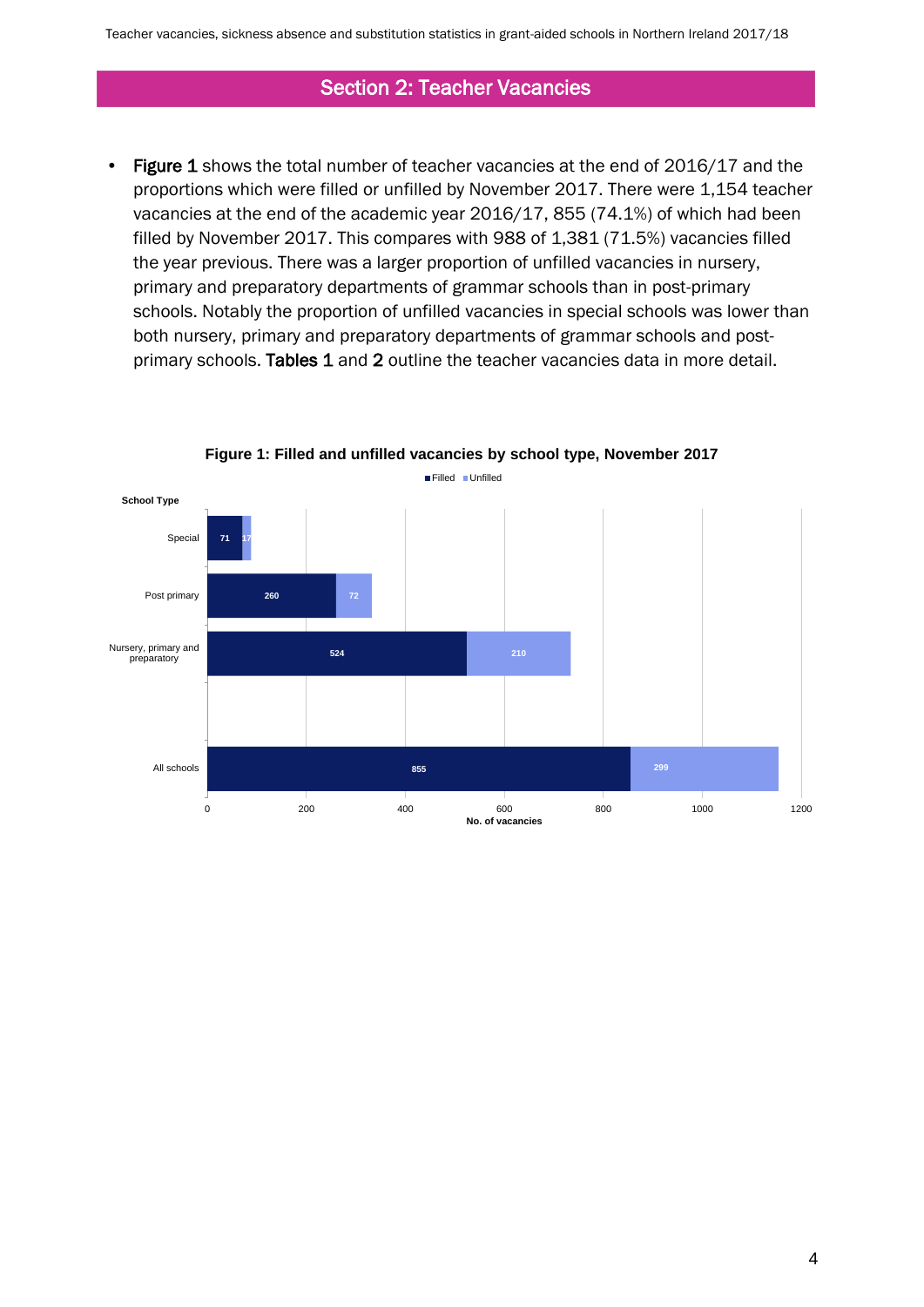#### Section 3: Teacher Sickness Absence

Figure 2 shows the average number of days lost due to sickness per teacher in all schools was 9.3. The largest average number of days lost due to sickness was in peripatetic units at 15.8 and the lowest average number of days lost due to sickness was in grammar schools (excluding voluntary grammar) with an average 6.3 days (Tables 3 and 5).





<sup>1</sup> Excludes voluntary grammar schools

<sup>2</sup> Grammar includes preparatory departments of grammar schools

Figure 3 shows the trend in sickness absence since 2013/14. There had been an increasing trend in the number of working days lost per teacher in this time period with all schools seeing higher levels of absence in 2017/18 than in 2013/14. As such the overall number of working days lost per teacher has risen from 8.2 in 2013/14 to 9.3 in 2017/18 (Tables 3 and 5).



**Figure 3: Average number of days lost due to sickness per teacher<sup>1</sup> , 2013/14 - 2017/18**

<sup>1</sup> Excludes voluntary grammar schools.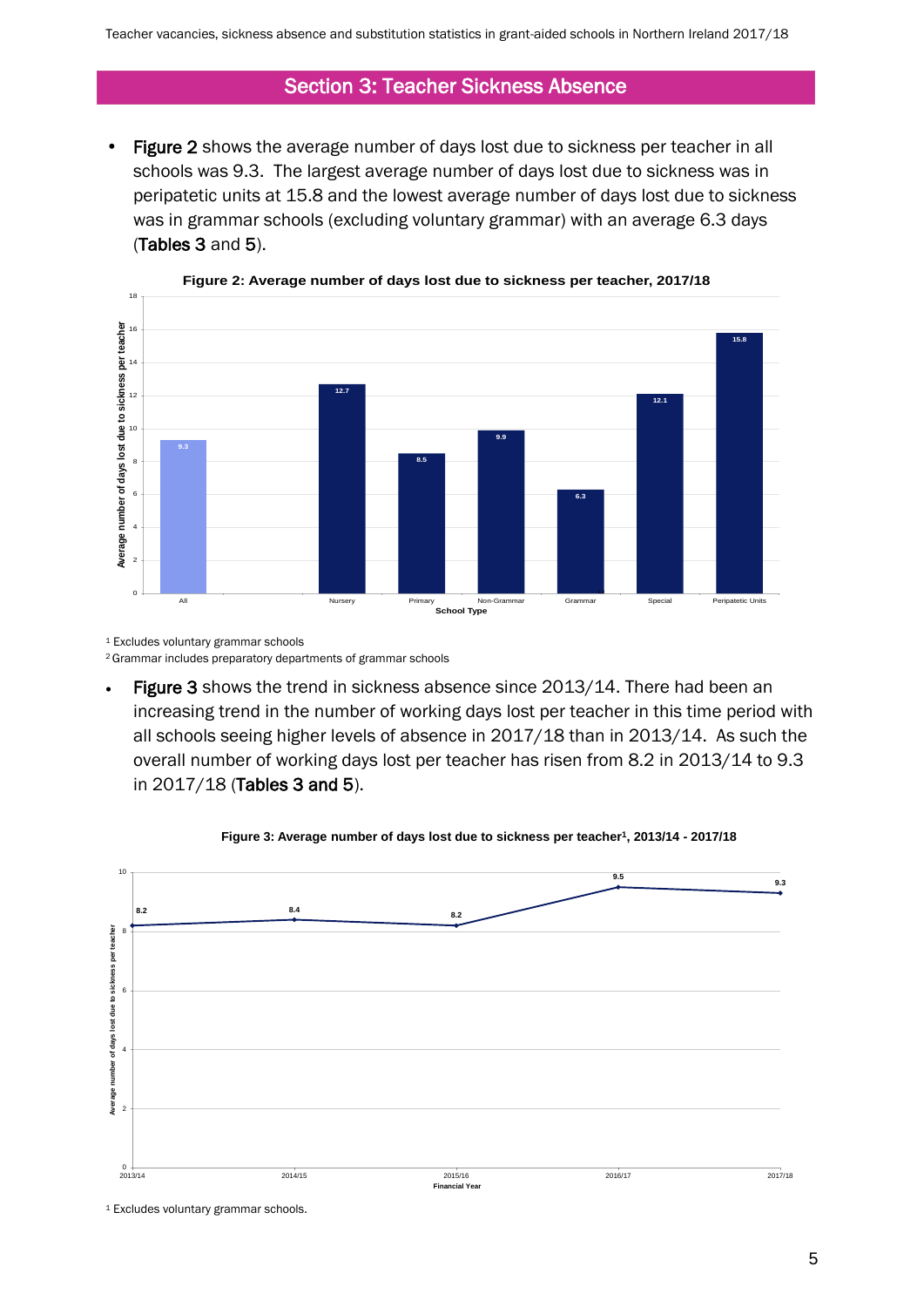• Figure 4 shows the percentage of days lost due to short and long term sickness from 2013/14 to 2017/18. The percentage of days lost due to short term sickness (5 days or less and 6 to 20 days) has decreased from 22.4% and 14.3% in 2013/14 to 19.7% and 13.9% respectively in 2017/18. In contrast, the number of days lost due to long term sickness (more than 20 days) has increased from 63.3% in 2013/14 to 66.4% in 2017/18 (Table 3).



#### **Figure 4: Percentage of days lost due to sickness absence by duration**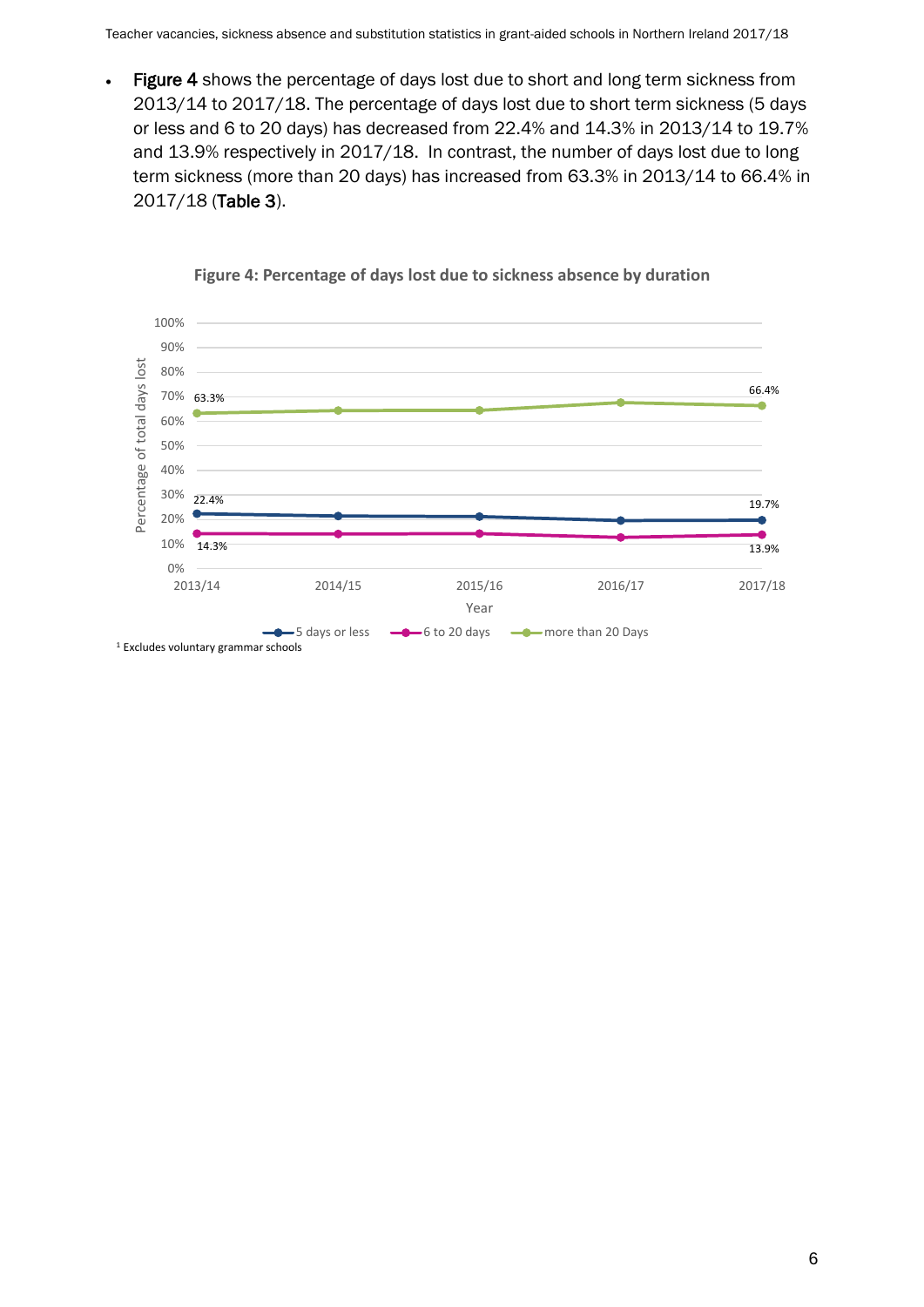#### Section 4: Teacher Substitution Costs

• Figure 5 shows the teacher substitution costs for each year from 2008/09 to 2017/18. Overall, teacher substitution costs increased from 2011/12 to 2016/17, with a small decrease in 2015/16. However in 2017/18 there has been a decrease of £4.6 million from the previous year. This information is given in Tables 6 and 7 and a breakdown by school type is given in Table 8.





<sup>1</sup> Excludes voluntary grammar schools.

<sup>2</sup> Substitution costs constitutes gross daily/hourly rates paid excluding employers national insurance and superannuation costs.

• Table 9 gives a breakdown of the cost of substitution cover by reason. The cost of teacher substitution for sickness has fallen this year by 4.6% to £14.6 million. Since 2013/14 the cost of substitution cover for sickness has gone up by almost £1.7 million. While substitution costs for maternity, paternity and adoption have risen by approximately £211,000 to £13.9 million since 2013/14. The cost of substitution for vacant posts has decreased by just over £1.1 million between 2016/17 and 2017/18, from £14.8 million to £13.6 million. This represents a 7.8% decrease, with the cost of substitution cover for vacant posts having increased by near 31.4% since 2013/14.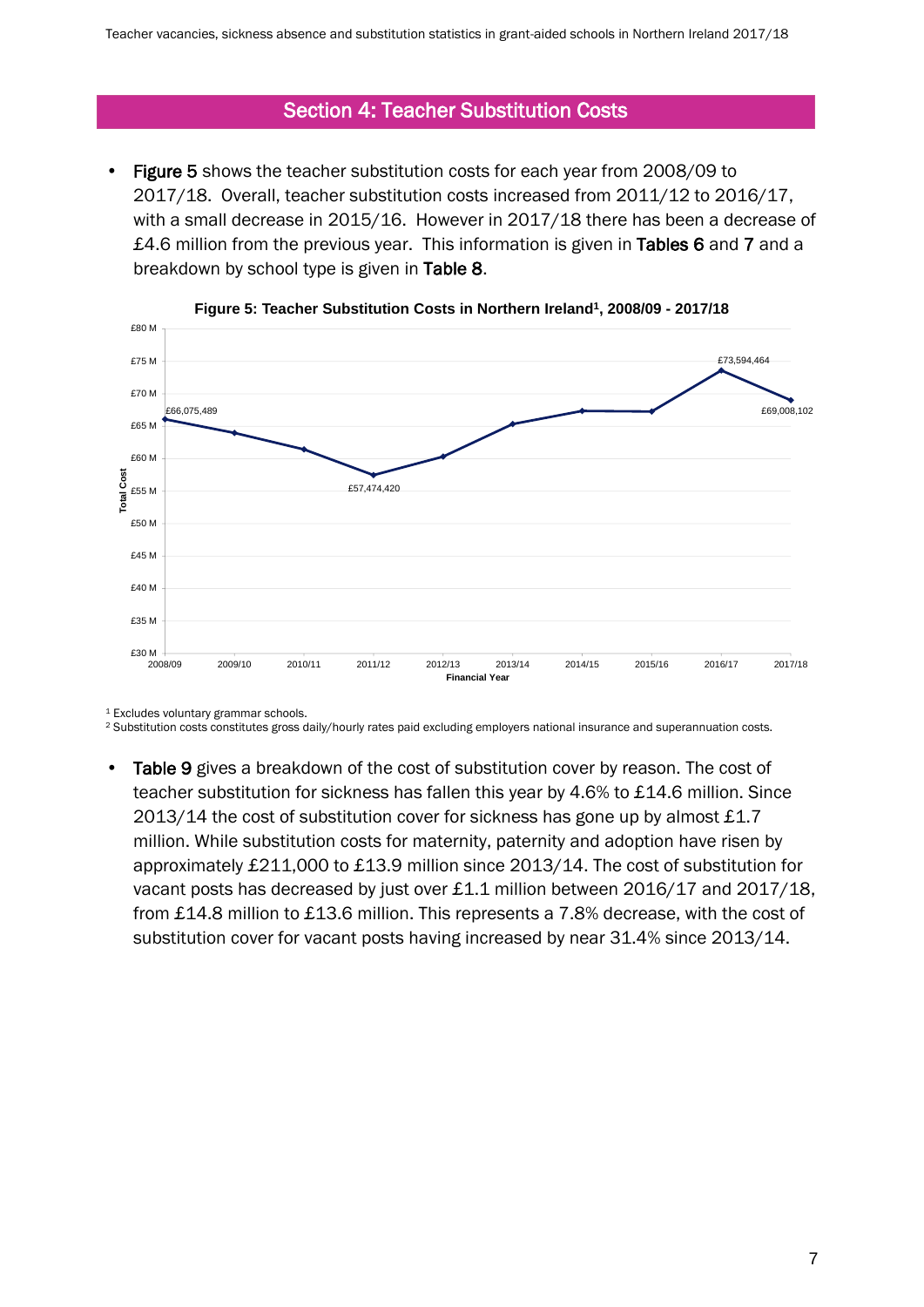• Figure 6 shows the number of substitution days as a proportion of total teaching days for each year from 2008/09 to 2017/18. From 2011/12 to 2016/17 the number of substitution days was rising, with a slight drop in 2015/16. However, in 2017/18 the number of substitution days decreased from 505,597 to 472,019. Meaning the number of substitution days as a proportion of total teaching days has decreased from 16.3% in 2016/17 to 15.1% in 2017/18 (Table 10).



**Figure 6: Substitution Days as a Proportion of Total Teaching Days<sup>1</sup> , 2008/09 - 2017/18**

• Figure 7 shows the proportion of substitution days worked by Prematurely Retired Teachers for each year from 2008/09 to 2017/18. The number of substitution days worked by prematurely retired teachers has fallen from 67,927 days in 2008/09 to 6,305 in 2017/18, which represents 1.3% of the total days worked, compared to 14.4% in 2008/09. This information is presented in Table 11 and 12.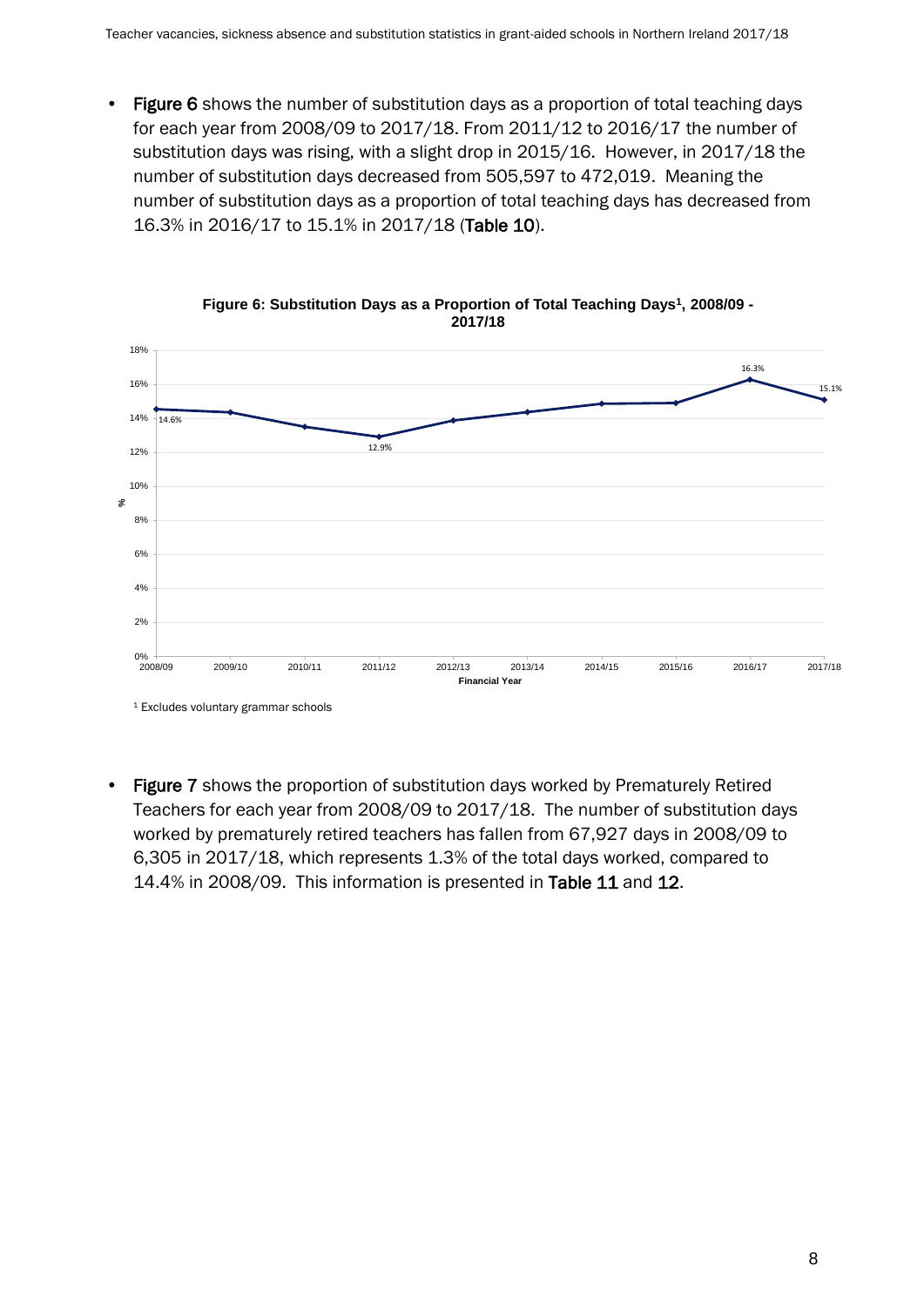

**Figure 7: Proportion of Substitution Cover Provided by Prematurely Retired Teachers<sup>1</sup> , 2008/09 - 2017/18**

<sup>1</sup>Excludes voluntary grammar schools

• The reduction in substitute cover provided by prematurely retired teachers may be due to changes in pay for substitute teachers. In 2011, the Department issued guidance to schools on rates of pay for prematurely retired teachers. The link below gives the circular issued to schools detailing the new rate of pay effective from 1 September 2011 for prematurely retired teachers who are re-employed.

[https://www.education-ni.gov.uk/sites/default/files/publications/de/2011-17-rate-of](https://www.education-ni.gov.uk/sites/default/files/publications/de/2011-17-rate-of-pay-for-prematurely-retired-teachers.pdf)[pay-for-prematurely-retired-teachers.pdf](https://www.education-ni.gov.uk/sites/default/files/publications/de/2011-17-rate-of-pay-for-prematurely-retired-teachers.pdf)

• Table 13 shows the average daily and hourly substitute cover rates. The daily cost for controlled and maintained schools has increased by 6.8 and 4.4 from 141.7 and 138.8 in 2013/14 to 148.5 and 143.2 in 2017/18 from 2013/14. The daily cost for special controlled and maintained schools has also increased, by 7.2 and 9.6 from 154.3 and 156.9 in 2013/14 to 161.5 and 166.5 in 2017/18.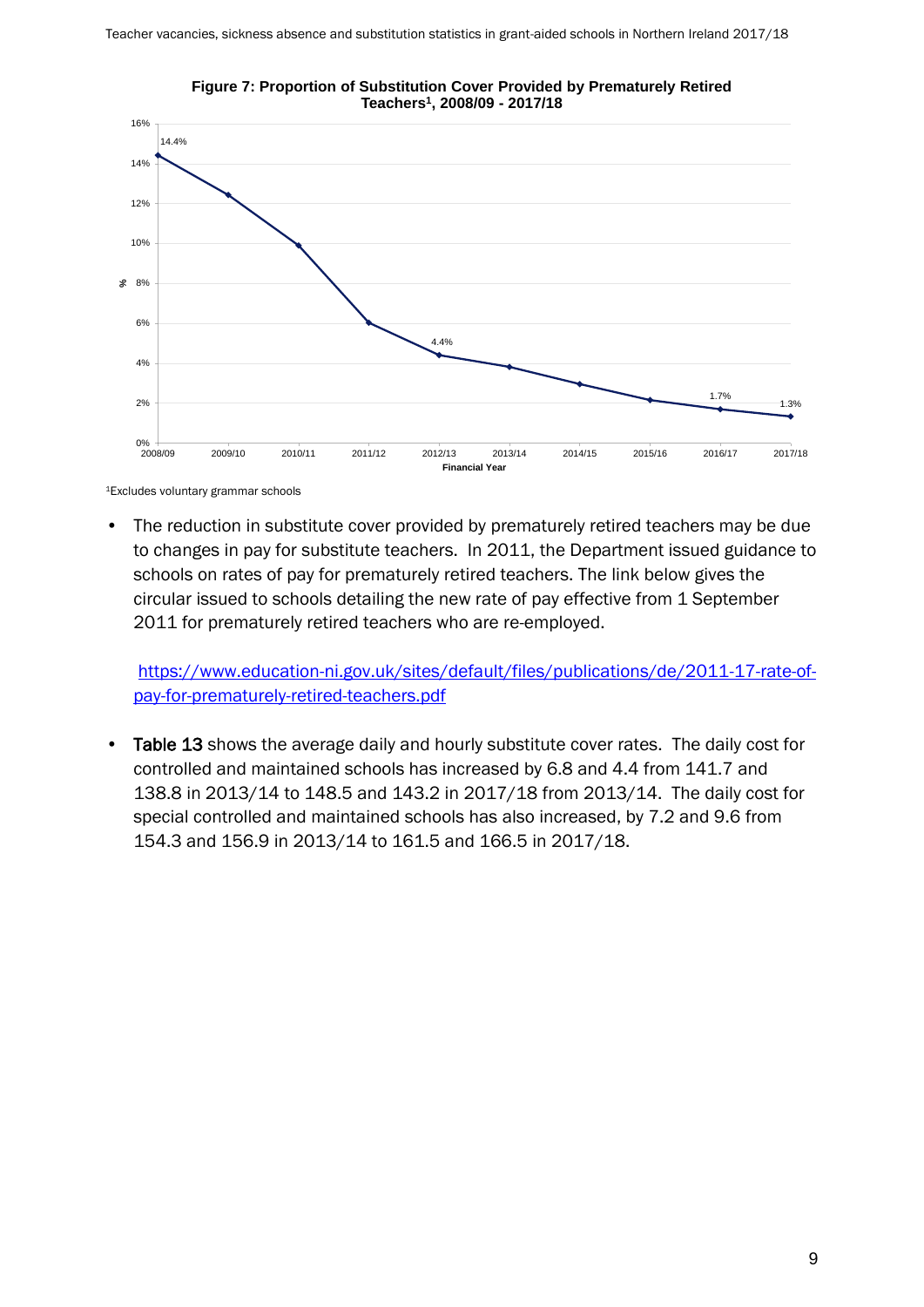### Section 5: Notes to readers

#### *Official Statistics*

- 1. This is an Official Statistics publication. Official statistics are produced to high professional standards set out in the Code of Practice for Official Statistics. They undergo regular quality assurance reviews to ensure that they meet customer needs. They are produced free from any political interference.
- 2. For general enquiries about the Code of Practice for Official Statistics, contact the National Statistics Public Enquiry Service on 0845 601 3034

minicom: 01633 812399

E-mail: info@statistics.gov.uk

Fax: 01633 652747

Letters: Customer Contact Centre, Room 1.015, Office for National Statistics, Cardiff Road, Newport, NP10 8XG

3. You can also find Official Statistics on the Internet: [www.statistics.gov.uk](file://fs002/stats/stats/School%20OTHERS/School%20Meals/School%20Meals%201112/6.%20Press%20Release/www.statistics.gov.uk)

#### *Teacher Vacancy Survey*

4. The figures for teacher vacancies are derived from the Teacher Vacancies Survey. This data collection covers all grant-aided schools in Northern Ireland, and was carried out by NISRA Central Survey Unit on behalf of DE Analytical Services Unit in the autumn term of 2017/18. All figures refer to the position of schools on 6 November 2017.

#### *Teacher Sickness Absence*

5. The Department committed to publish key figures on the Management of Substitution Cover for Teachers on an annual basis by 30 June each year, beginning in 2012. This commitment was given in DFP's Memorandum on the 2nd Report from the Public Accounts Committee Session 2010/11 – The Management of Substitution Cover for Teachers: Follow up Report 25 Jan 2011.

[http://archive.niassembly.gov.uk/public/2007mandate/reports/2010/report\\_20\\_10\\_](http://archive.niassembly.gov.uk/public/2007mandate/reports/2010/report_20_10_11r.htm) [11r.htm](http://archive.niassembly.gov.uk/public/2007mandate/reports/2010/report_20_10_11r.htm)

- 6. The teacher sickness absence data is extracted from the computerised teachers' payroll system.
- 7. Teacher sickness absences are given for the financial year 1 April 2017 to 31 March 2018.
- 8. The number of all permanent teachers used is an average number of teachers who have worked in schools from 1 April 2017 to 31 March 2018.
- 9. The following types of teacher are included in the teacher sickness absence:
	- full-time permanent teachers;
	- part-time permanent teachers; and
	- peripatetic teachers.

(all above include teachers paid on  $1/365$ <sup>th</sup> basis)

- 10.Excluded from all figures are teachers at voluntary grammar schools and their preparatory departments as this information is not available from the teachers' payroll system. Teachers in the preparatory departments of controlled grammar schools are included in the grammar figures.
- 11.The numbers are based on a headcount, not full-time equivalent.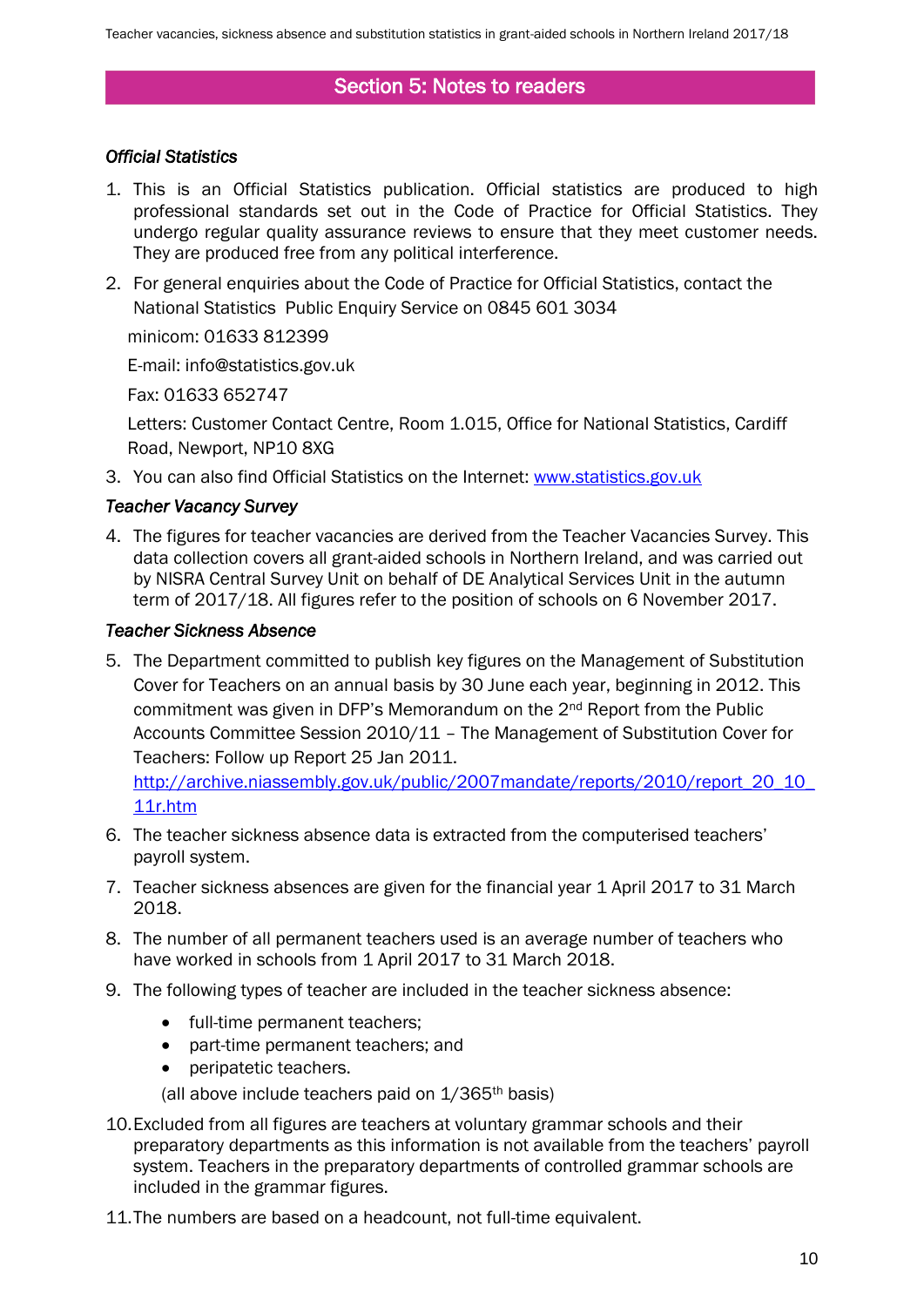#### *Teacher Substitution Data*

- 12.Teacher substitution data is extracted from the computerised teachers' payroll system. Substitution costs are calculated on the teachers' payroll system from service processed through the Northern Ireland Substitute Teachers' Register (NISTR).
- 13.Figures are based on financial years i.e. 1 April 2017 31 March 2018.
- 14.Figures include peripatetic teachers.
- 15.All permanent and temporary payroll (substitution) costs exclude employers' national insurance and superannuation costs.
- 16.All substitution costs relate to temporary payroll only.
- 17.Total teaching days are calculated as the average headcount of teachers multiplied by the total number of teaching days in a year, 195.

#### *Revisions Policy*

18.The figures included in this release may be subject to minor revision and these will be notified in accordance with our revisions policy. This can be accessed at [https://www.education](https://www.education-ni.gov.uk/sites/default/files/publications/de/Statistical%20Revisions.pdf)[ni.gov.uk/sites/default/files/publications/de/Statistical%20Revisions.pdf](https://www.education-ni.gov.uk/sites/default/files/publications/de/Statistical%20Revisions.pdf)

#### *Definition of management types*

19.Definitions of school management types are as follows:

- **Controlled** schools are owned and managed by the Education Authority through boards of governors. Primary and secondary school Boards of Governors consist of representatives of transferors (mainly the Protestant Churches) along with representatives of parents, teachers and the Education Authority. Controlled nursery, grammar and special school boards of governors consist only of representatives of the latter 3 categories. Within the controlled school sector there are a number of integrated schools and a small but growing number of Irish-medium schools.
- **Catholic maintained** schools are voluntary schools owned by trustees (appointed by the Roman Catholic Church) and managed by CCMS through boards of governors. Board of governors consist of members nominated by the trustees along with representatives of parents, teachers and the Education Authority. Within the Catholic maintained sector there are a small number of Irish-medium schools.
- **Other maintained** schools are voluntary schools owned by trustees and managed by boards of governors which consist of members nominated by trustees along with representatives of parents, teachers and the Education Authority. This sector includes a number of Irish Medium schools.
- **Voluntary grammar** schools are owned by trustees and managed by boards of governors which consist of members nominated by trustees along with representatives of parents, teachers, the Department and, in most cases, the Education Authority. (Voluntary grammar schools vary in the rates of capital grant to which they are entitled depending on the management structure they have adopted, with the vast majority entitled to capital grants of 100%.)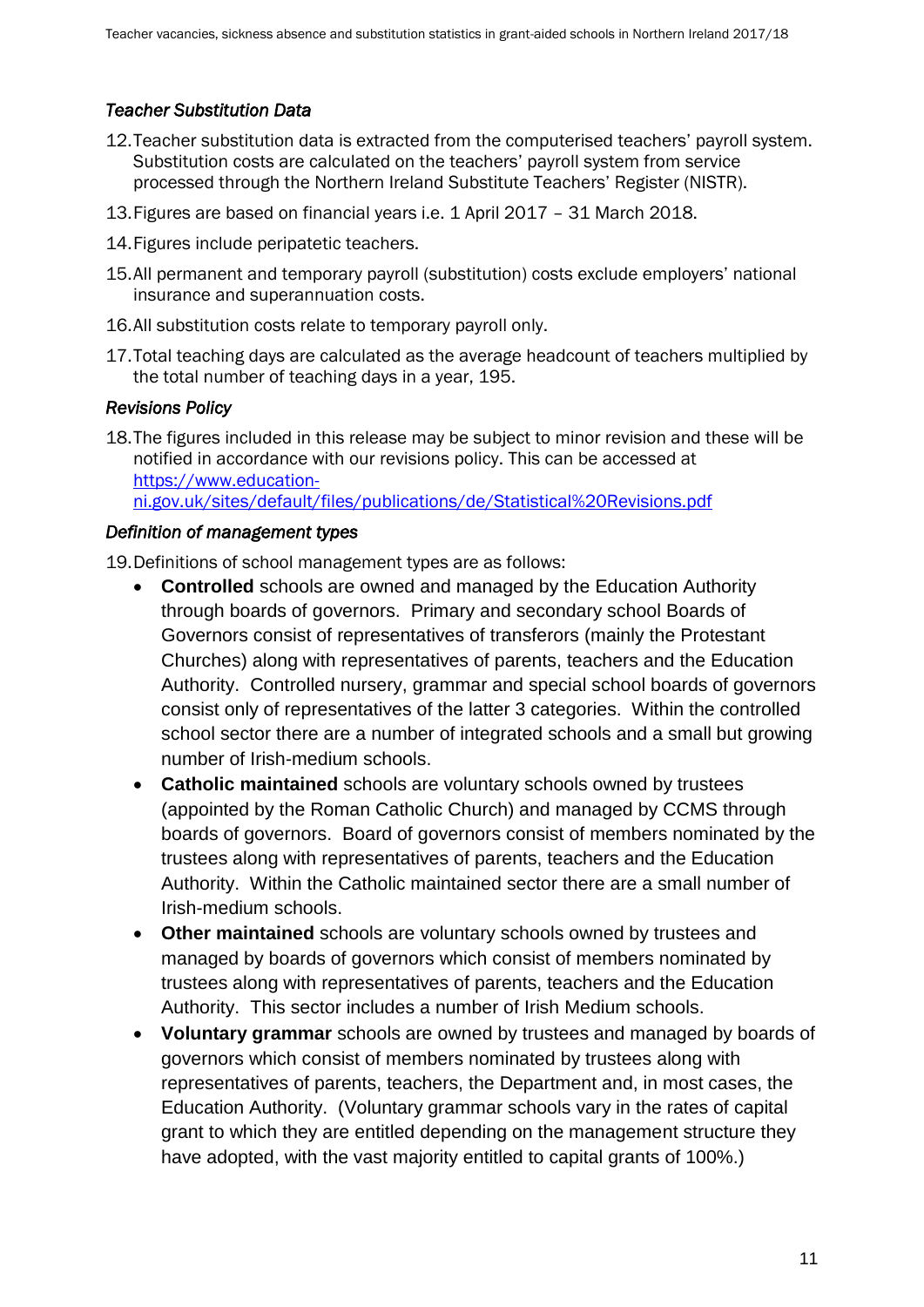- **Grant-maintained integrated schools** are owned and managed by their boards of governors, which consist of foundation governors along with representatives of parents, teachers and the Department.
- All of the above are types of grant-aided school. **Independent Schools** do not receive any funding from the Education Authority or the Department of Education.

### *General*

20.The following symbols are used in the tables in this Statistical Bulletin:

 $*$  = Relates to fewer than 5 cases

 $#$  = Number (5 or more) suppressed to prevent disclosure of small numbers elsewhere

- = Indicates no schools in this category

### *Contact Details*

To request further information or send feedback on the content or presentation of this publication, please contact:-

Leonie Robinson Analytical Services Unit Department of Education Rathgael House Balloo Road Rathgill Bangor BT19 7PR Telephone (028) 9127 9992 Fax (028) 9127 9594 E-mail [leonie.robinson@education-ni.gov.uk](mailto:leonie.robinson@education-ni.gov.uk)

DE Statistical Bulletins can be accessed at the DE Internet site – [https://www.education](https://www.education-ni.gov.uk/topics/statistics-and-research-1)[ni.gov.uk/topics/statistics-and-research-1](https://www.education-ni.gov.uk/topics/statistics-and-research-1)

Press enquiries should be made to the Department's Press Office at the same address, telephone (028) 9127 9207/fax (028) 9127 9271.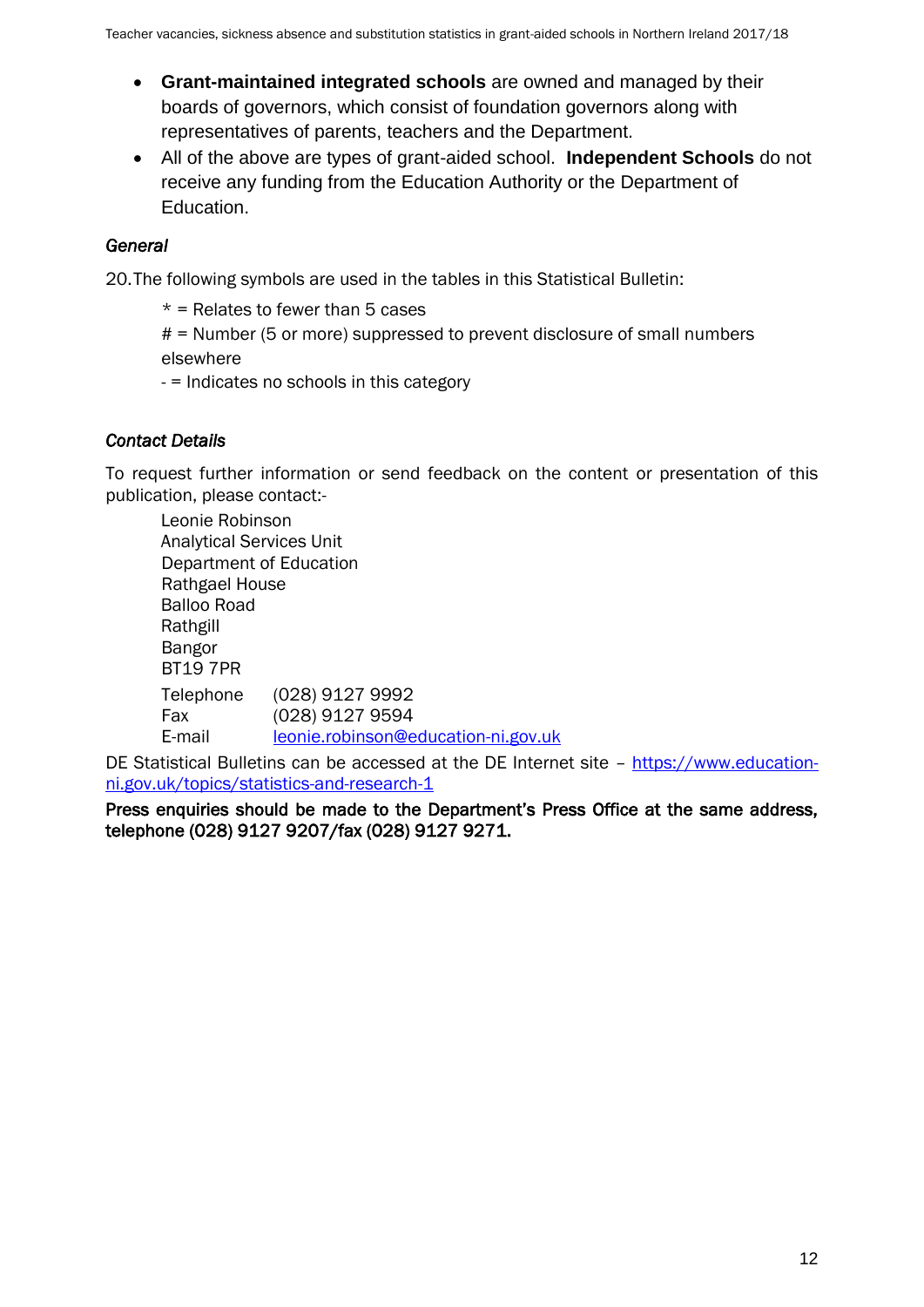## Section 6: List of Tables

| Table 1  | Teacher vacancies in grant-aided schools in Northern Ireland: 2017                                                             |
|----------|--------------------------------------------------------------------------------------------------------------------------------|
| Table 2  | Teacher vacancies in grant-aided schools in Northern Ireland, 2013 - 2017                                                      |
| Table 3  | Sickness absence of all permanent teachers in Northern Ireland by school type: 1<br>April 2017 - 31 March 2018                 |
| Table 4  | Sickness absence of all permanent teachers by management type in Northern<br>Ireland: 1 April 2017 - 31 March 2018             |
| Table 5  | Sickness absence of all permanent teachers by school type in Northern Ireland: 1<br>April 2013 - 31 March 2018                 |
| Table 6  | Teacher substitution costs by management type in Northern Ireland: 1 April 2013<br>- 31 March 2018                             |
| Table 7  | Teacher substitution costs by school management type in Northern Ireland: 1 April<br>2008 - 31 March 2018                      |
| Table 8  | Teacher substitution costs by school type in Northern Ireland: 1 April 2008 - 31<br>March 2018                                 |
| Table 9  | Cost of substitution cover by reason: 1 April 2013 - 31 March 2018                                                             |
| Table 10 | Number of substitution days as a proportion of total teaching days in Northern<br>Ireland: 1 April 2008 - 31 March 2018        |
| Table 11 | Proportion of substitution cover provided by prematurely retired teachers in<br>Northern Ireland: 1 April 2008 - 31 March 2018 |
| Table 12 | Number of days worked by retired teachers providing substitute cover in Northern<br>Ireland: 1 April 2008 - 31 March 2018      |
| Table 13 | Average daily and hourly substitute cover rates by employing authority 1 April 2013<br>- 31 March 2018                         |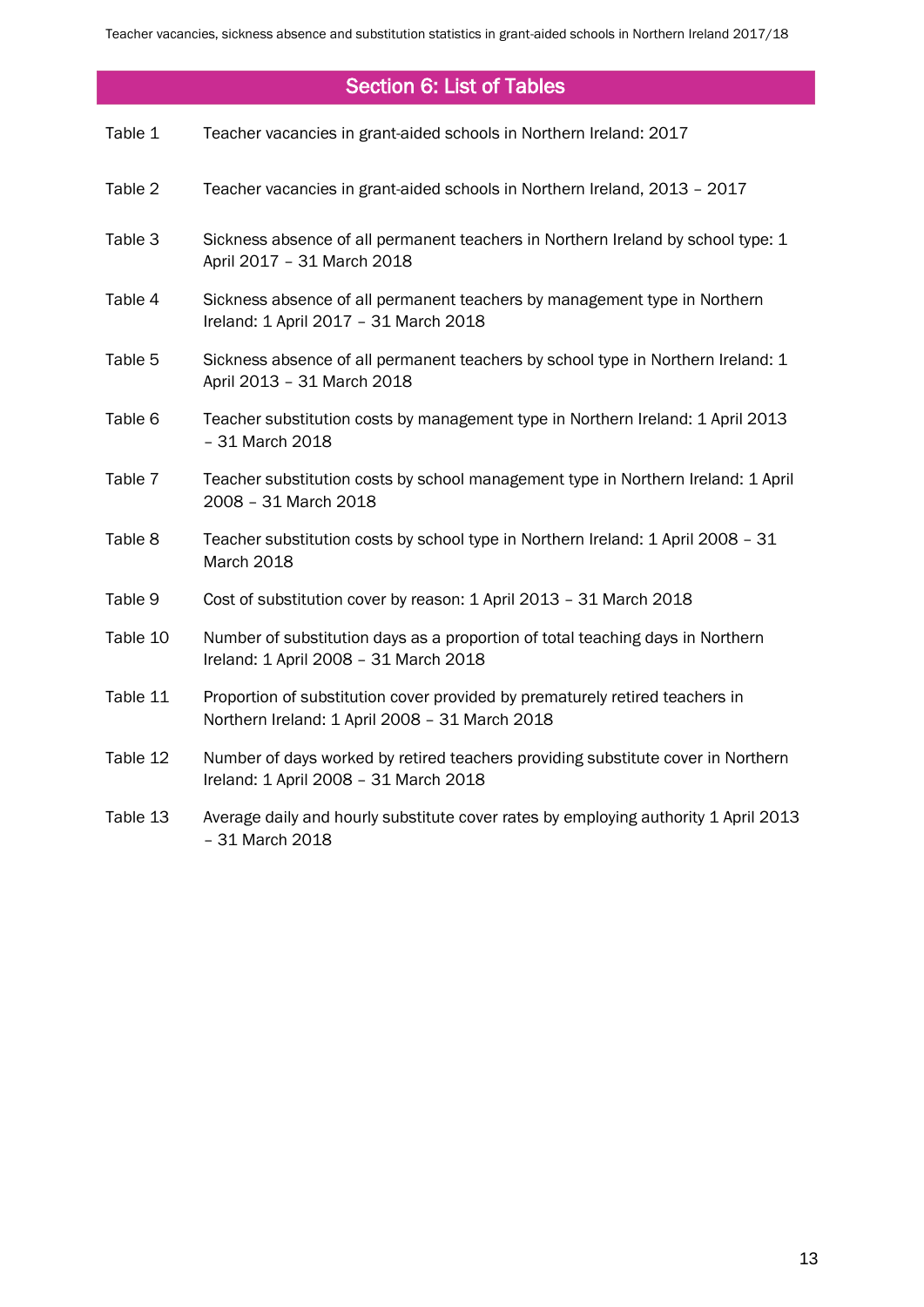|                        |                         |                | <b>Permanent positions</b> |                |               | <b>Temporary positions</b> |                          | <b>All positions</b> |                 |          |  |
|------------------------|-------------------------|----------------|----------------------------|----------------|---------------|----------------------------|--------------------------|----------------------|-----------------|----------|--|
| <b>School type</b>     | <b>Grade of teacher</b> | <b>Filled</b>  | <b>Unfilled</b>            | % filled       | <b>Filled</b> | Unfilled                   | % filled                 | <b>Filled</b>        | <b>Unfilled</b> | % filled |  |
| Nursery, primary       | Principal               | 37             | 15                         | 71.2%          | 4             | 0                          | 100.0%                   | 41                   | 15              | 73.2%    |  |
| and preparatory        | Vice-principal          | 15             | 17                         | 46.9%          | 2             | 0                          |                          | 17                   | 17              | 50.0%    |  |
| schools                | Classroom teacher       | 191            | 119                        | 61.6%          | 275           | 59                         | 82.3%                    | 466                  | 178             | 72.4%    |  |
|                        | <b>All teachers</b>     | 243            | 151                        | 61.7%          | 281           | 59                         | 82.6%                    | 524                  | 210             | 71.4%    |  |
| Post-primary           | Principal               | 4              | $\overline{2}$             | 66.7%          | 0             | 0                          | $\overline{\phantom{a}}$ | 4                    | $\overline{c}$  | 66.7%    |  |
| schools                | Vice-principal          | 4              |                            | 80.0%          | 1             | 0                          |                          | 5                    |                 | 83.3%    |  |
|                        | Classroom teacher       | 104            | 38                         | 73.2%          | 147           | 31                         | 82.6%                    | 251                  | 69              | 78.4%    |  |
|                        | <b>All teachers</b>     | 112            | 41                         | 73.2%          | 148           | 31                         | 82.7%                    | 260                  | 72              | 78.3%    |  |
| <b>Special schools</b> | Principal               | $\overline{c}$ | 0                          | $\blacksquare$ | 0             | $\mathbf 0$                |                          | $\overline{2}$       | 0               |          |  |
|                        | Vice-principal          | 0              | 0                          | ۰              | 0             | 0                          | #DIV/0!                  | 0                    | 0               | #DIV/0!  |  |
|                        | Classroom teacher       | 23             | 11                         | 67.6%          | 46            | 6                          | 88.5%                    | 69                   | 17              | 80.2%    |  |
|                        | <b>All teachers</b>     | 25             | 11                         | 69.4%          | 46            | 6                          | 88.5%                    | 71                   | 17              | 80.7%    |  |
| All grant-aided        | Principal               | 43             | 17                         | 71.7%          | 4             | 0                          | 100.0%                   | 47                   | 17              | 73.4%    |  |
| schools                | Vice-principal          | 19             | 18                         | 51.4%          | 3             | $\Omega$                   | 100.0%                   | 22                   | 18              | 55.0%    |  |
|                        | Classroom teacher       | 318            | 168                        | 65.4%          | 468           | 96                         | 83.0%                    | 786                  | 264             | 74.9%    |  |
|                        | <b>All teachers</b>     | 380            | 203                        | 65.2%          | 475           | 96                         | 83.2%                    | 855                  | 299             | 74.1%    |  |

#### **Table 1. Teacher vacancies in grant-aided schools in Northern Ireland, 2017**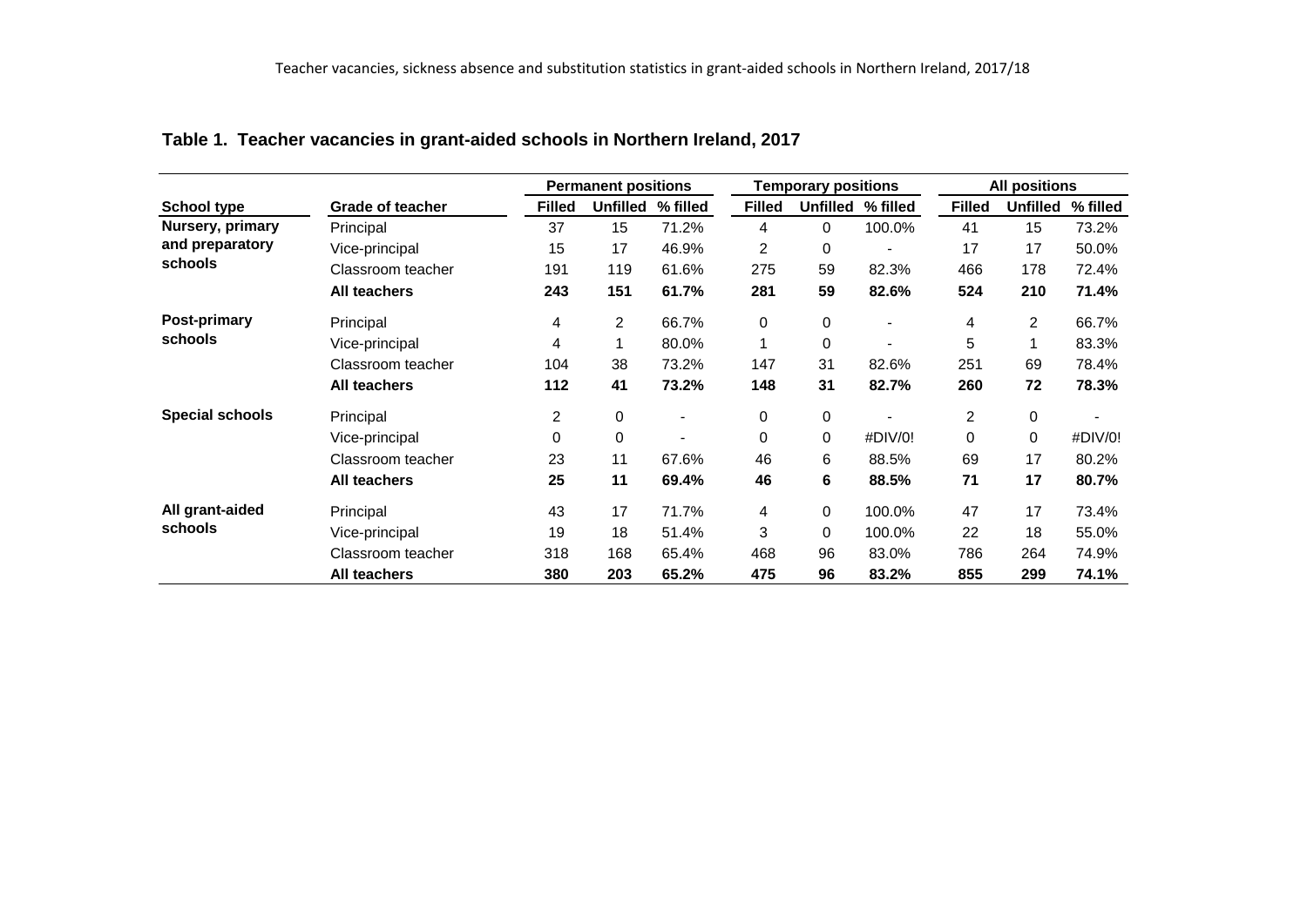|                        |                         |               | 2013            |          |                | 2014            |                          |               | 2015            |          |               | 2016            |          |               | 2017            |          |
|------------------------|-------------------------|---------------|-----------------|----------|----------------|-----------------|--------------------------|---------------|-----------------|----------|---------------|-----------------|----------|---------------|-----------------|----------|
| <b>School type</b>     | <b>Grade of teacher</b> | <b>Filled</b> | <b>Unfilled</b> | % filled | <b>Filled</b>  | <b>Unfilled</b> | % filled                 | <b>Filled</b> | <b>Unfilled</b> | % filled | <b>Filled</b> | <b>Unfilled</b> | % filled | <b>Filled</b> | <b>Unfilled</b> | % filled |
| Nursery, primary       | Principal               | 33            | 9               | 78.6%    | 24             | 9               | 72.7%                    | 36            | 18              | 66.7%    | 42            | 23              | 64.6%    | 41            | 15              | 73.2%    |
| and preparatory        | Vice-principal          | 18            |                 | 72.0%    | 11             | 9               | 55.0%                    | 13            | 16              | 44.8%    | 16            | 13              | 55.2%    | 17            | 17              | 50.0%    |
| schools                | Classroom teacher       | 482           | 100             | 82.8%    | 326            | 117             | 73.6%                    | 460           | 137             | 77.1%    | 533           | 226             | 70.2%    | 466           | 178             | 72.4%    |
|                        | <b>All teachers</b>     | 533           | 116             | 82.1%    | 361            | 135             | 72.8%                    | 509           | 171             | 74.9%    | 591           | 262             | 69.3%    | 524           | 210             | 71.4%    |
| <b>Post-primary</b>    | Principal               |               | $\overline{2}$  | 77.8%    | $\overline{2}$ |                 | 66.7%                    | 14            | $\overline{2}$  | 87.5%    |               | 0               | 100.0%   |               | 2               | 66.7%    |
| schools                | Vice-principal          | 8             | 2               | 80.0%    |                | 5               | 16.7%                    | 8             | 5               | 61.5%    | 6             | 5               | 54.5%    | 5             |                 | 83.3%    |
|                        | Classroom teacher       | 317           | 49              | 86.6%    | 256            | 57              | 81.8%                    | 331           | 67              | 83.2%    | 322           | 74              | 81.3%    | 251           | 69              | 78.4%    |
|                        | All teachers            | 332           | 53              | 86.2%    | 259            | 63              | 80.4%                    | 353           | 74              | 82.7%    | 335           | 79              | 80.9%    | 260           | 72              | 78.3%    |
| <b>Special schools</b> | Principal               | 0             |                 | 0.0%     |                | 0               | 100.0%                   | 0             | $\mathbf 0$     |          | $\Omega$      |                 |          | 2             |                 |          |
|                        | Vice-principal          |               | 4               | 20.0%    | $\mathbf 0$    |                 | $\overline{\phantom{a}}$ | 0             |                 | 0.0%     |               |                 | 66.7%    |               |                 | #DIV/0!  |
|                        | Classroom teacher       | 41            | 26              | 61.2%    | 31             | 28              | 52.5%                    | 57            | 16              | 78.1%    | 60            | 50              | 54.5%    | 69            | 17              | 80.2%    |
|                        | <b>All teachers</b>     | 42            | 31              | 57.5%    | 32             | 28              | 53.3%                    | 57            | 17              | 77.0%    | 62            | 52              | 54.4%    | 71            | 17              | 80.7%    |
| All grant-aided        | Principal               | 40            | 12              | 76.9%    | 27             | 10              | 73.0%                    | 50            | 20              | 71.4%    | 49            | 24              | 67.1%    | 47            | 17              | 73.4%    |
| schools                | Vice-principal          | 27            | 13              | 67.5%    | 12             | 14              | 46.2%                    | 21            | 22              | 48.8%    | 24            | 19              | 55.8%    | 22            | 18              | 55.0%    |
|                        | Classroom teacher       | 840           | 175             | 82.8%    | 613            | 202             | 75.2%                    | 848           | 220             | 79.4%    | 915           | 350             | 72.3%    | 786           | 264             | 74.9%    |
|                        | <b>All teachers</b>     | 907           | 200             | 81.9%    | 652            | 226             | 74.3%                    | 919           | 262             | 77.8%    | 988           | 393             | 71.5%    | 855           | 299             | 74.1%    |

## **Table 2. Teacher vacancies in grant-aided schools in Northern Ireland, 2013 - 2017**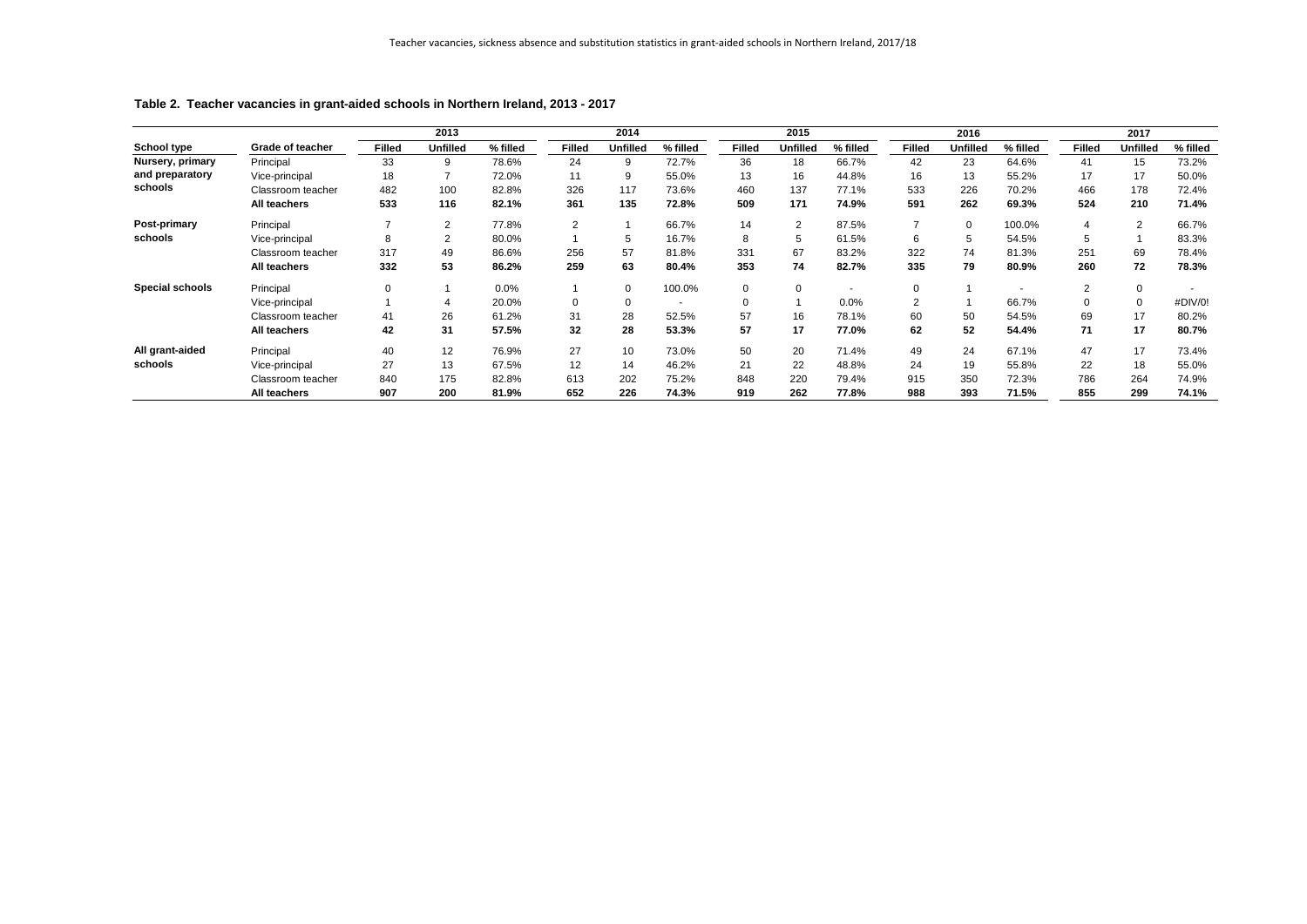|                                                                                                     |                |                 |                    |                |                | <b>Peripatetic</b> |                 |
|-----------------------------------------------------------------------------------------------------|----------------|-----------------|--------------------|----------------|----------------|--------------------|-----------------|
|                                                                                                     | <b>Nursery</b> | <b>Primary</b>  | <b>Non Grammar</b> | Grammar        | <b>Special</b> | <b>Units</b>       | <b>Total</b>    |
| Number of teachers taking a period of sickness absence                                              | 113            | 4,508           | 3,742              | 511            | 687            | 196                | 9,757           |
| Percentage of teacher taking a period of sickness absence                                           | 57.4%          | 53.7%           | 68.0%              | 57.0%          | 75.2%          | 71.9%              | 60.3%           |
| Number of full-time teachers taking a period of sickness absence                                    | 93             | 3,664           | 3,103              | 414            | 568            | 133                | 7,975           |
|                                                                                                     |                |                 | 67.1%              |                |                |                    |                 |
| Percentage of full-time teachers taking a period of sickness absence                                | 57.6%          | 54.2%           |                    | 57.3%          | 76.0%          | 72.5%              | 60.4%           |
| Number of part-time teachers taking a period of sickness absence                                    | 20             | 844             | 639                | 97             | 119            | 63                 | 1,782           |
| Percentage of part-time teachers taking a period of sickness absence                                | 56.3%          | 51.5%           | 73.0%              | 55.9%          | 71.8%          | 70.8%              | 59.9%           |
|                                                                                                     |                |                 |                    |                |                |                    |                 |
| Average number of days lost due to sickness:                                                        |                |                 |                    |                |                |                    |                 |
| per teacher taking a period of sick leave                                                           | 22.1           | 15.9            | 14.6               | 11.1           | 16.1           | 22.0               | 15.4            |
| per teacher (all teachers)                                                                          | 12.7           | 8.5             | 9.9                | 6.3            | 12.1           | 15.8               | 9.3             |
| Average number of days lost due to sickness:                                                        |                |                 |                    |                |                |                    |                 |
| per full-time teacher taking a period of sick leave                                                 | 15.9           | 15.8            | 14.8               | 11.4           | 16.6           | 23.5               | 15.4            |
| per teacher (all full-time teachers)                                                                | 9.1            | 8.6             | 9.9                | 6.5            | 12.6           | 17.0               | 9.3             |
|                                                                                                     |                |                 |                    |                |                |                    |                 |
| Average number of days lost due to sickness:<br>per part-time teacher taking a period of sick leave | 51.2           | 16.3            | 13.6               | 9.6            | 13.8           | 18.7               | 15.3            |
| per teacher (all part-time teachers)                                                                | 28.8           | 8.4             | 10.0               | 5.4            | 9.9            | 13.2               | 9.2             |
|                                                                                                     |                |                 |                    |                |                |                    |                 |
| Sickness absences by duration (in days):                                                            |                |                 |                    |                |                |                    |                 |
| 5 days or less                                                                                      | 293            | 12,186          | 12,143             | 1,402          | 2,752          | 775                | 29,551          |
| %5 days or less                                                                                     | 11.7%          | 17.0%           | 22.2%              | 24.8%          | 24.9%          | 18.0%              | 19.7%           |
| 6 to 20 days                                                                                        | 264            | 9,968           | 7,242              | 814            | 1,956          | 520                | 20,764          |
| % 6 to 20 days                                                                                      | 10.6%          | 13.9%           | 13.2%              | 14.4%          | 17.7%          | 12.1%              | 13.9%           |
| more than 20 days                                                                                   | 1,943          | 49,435          | 35,334             | 3,438          | 6,356          | 3,008              | 99,514          |
| % more than 20 Days                                                                                 | 77.7%          | 69.1%           | 64.6%              | 60.8%          | 57.4%          | 69.9%              | 66.4%           |
| <b>Total</b>                                                                                        | 2,500          | 71,589          | 54,719             | 5,654          | 11,064         | 4,303              | 149,829         |
| % total                                                                                             | 100.0%         | 100.0%          | 100.0%             | 100.0%         | 100.0%         | 100.0%             | 100.0%          |
|                                                                                                     |                |                 |                    |                |                |                    |                 |
| Sickness absences by duration (in days) (full-time teachers):                                       |                |                 |                    |                |                |                    |                 |
| 5 days or less                                                                                      | 237            | 10,204          | 10,317             | 1,147          | 2,376          | 531                | 24,812          |
| %5 days or less                                                                                     | 16.0%          | 17.6%           | 22.4%              | 24.3%          | 25.2%          | 17.0%              | 20.2%           |
| 6 to 20 days                                                                                        | 214            | 8,412           | 6,134              | 664            | 1,721          | 363                | 17,508          |
| % 6 to 20 days<br>more than 20 days                                                                 | 14.5%<br>1,026 | 14.5%<br>39,220 | 13.3%<br>29,548    | 14.1%<br>2,909 | 18.3%<br>5,330 | 11.6%<br>2,231     | 14.3%<br>80,264 |
| % more than 20 Days                                                                                 | 69.5%          | 67.8%           | 64.2%              | 61.6%          | 56.5%          | 71.4%              | 65.5%           |
| <b>Total</b>                                                                                        | 1,477          | 57,836          | 45,999             | 4,720          | 9,427          | 3,125              | 122,584         |
| % total                                                                                             | 100.0%         | 100.0%          | 100.0%             | 100.0%         | 100.0%         | 100.0%             | 100.0%          |
|                                                                                                     |                |                 |                    |                |                |                    |                 |
| Sickness absences by duration (in days) (part-time teachers):                                       |                |                 |                    |                |                |                    |                 |
| 5 days or less                                                                                      | 56             | 1,982           | 1,826              | 255            | 376            | 244                | 4,739           |
| %5 days or less                                                                                     | 5.5%           | 14.4%           | 20.9%              | 27.3%          | 23.0%          | 20.7%              | 17.4%           |
| 6 to 20 days                                                                                        | 50             | 1,556           | 1,108              | 150            | 235            | 157                | 3,256           |
| % 6 to 20 days                                                                                      | 4.9%           | 11.3%           | 12.7%              | 16.1%          | 14.4%          | 13.3%              | 12.0%           |
| more than 20 days<br>% more than 20 Days                                                            | 917<br>89.6%   | 10,215<br>74.3% | 5,786<br>66.4%     | 529<br>56.6%   | 1,026<br>62.7% | 777<br>66.0%       | 19,250<br>70.7% |
| <b>Total</b>                                                                                        | 1,023          | 13,753          | 8,720              | 934            | 1,637          | 1,178              | 27,245          |
|                                                                                                     |                |                 |                    |                |                |                    |                 |

| 100.0%<br>100.0% |
|------------------|
|                  |

 $<sup>1</sup>$  Figures exclude voluntary grammar schools.</sup>

#### **Table 3. Sickness absence of all permanent teachers in Northern Ireland by school type<sup>1</sup> : 1 April 2017 to 31 March 2018**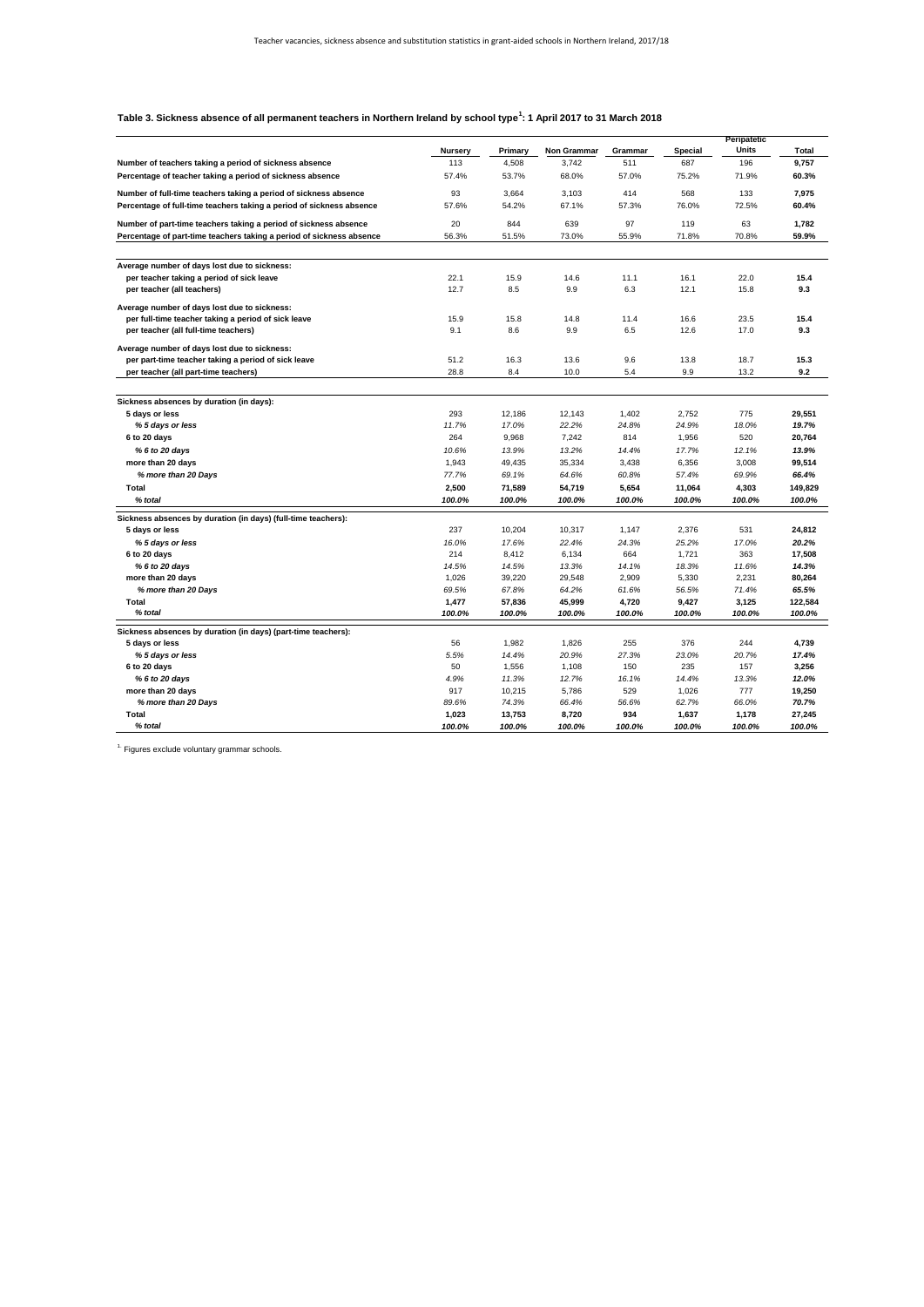| Table 4. Sickness absence of all permanent teachers by management type in Northern |
|------------------------------------------------------------------------------------|
| Ireland <sup>1</sup> :1 April 2017 to 31 March 2018                                |

|                                    | Days lost due to | <b>Permanent teachers</b> | <b>Working days lost</b> |
|------------------------------------|------------------|---------------------------|--------------------------|
| <b>Management Type</b>             | sickness         | in post                   | per teacher in post      |
| Controlled                         | 57,638           | 7,140.8                   | 8.1                      |
| Controlled Integrated              | 3,732            | 403.2                     | 9.3                      |
| <b>Controlled Total</b>            | 61,370           | 7,544.0                   | 8.1                      |
| Catholic Maintained                | 66,792           | 6,482.2                   | 10.3                     |
| <b>Other Maintained</b>            | 2,664            | 261.3                     | 10.2                     |
| <b>Maintained Total</b>            | 69,456           | 6,743.6                   | 10.3                     |
| Special                            | 11.064           | 913.1                     | 12.1                     |
| <b>Grant Maintained Integrated</b> | 7,939            | 980.3                     | 8.1                      |
| <b>Total</b>                       | 149,829          | 16,180.9                  | 9.3                      |

 $1.$  Figures exclude voluntary grammar schools.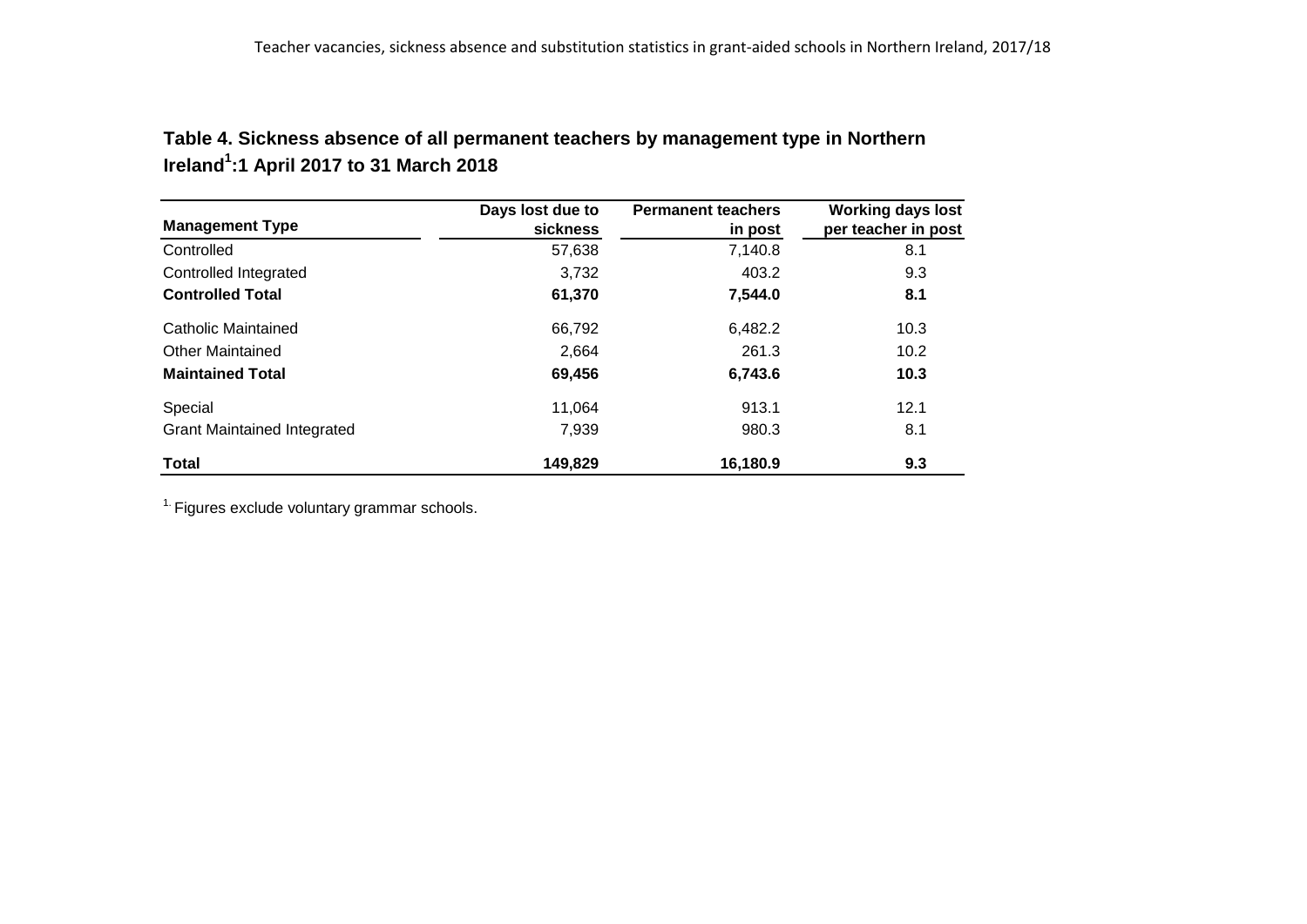|         |                                 | <b>Nursery</b>                                 |                                 | Primary                                        |                                 | <b>Non Grammar</b>                             |                                 | Grammar                                        |                                 | <b>Special</b>                                 |                                 | Peripatetic                                    |                                 | <b>Total</b>                                   |
|---------|---------------------------------|------------------------------------------------|---------------------------------|------------------------------------------------|---------------------------------|------------------------------------------------|---------------------------------|------------------------------------------------|---------------------------------|------------------------------------------------|---------------------------------|------------------------------------------------|---------------------------------|------------------------------------------------|
| Year    | Days lost<br>due to<br>sickness | Working<br>days lost per<br>teacher in<br>post | Days lost<br>due to<br>sickness | Working<br>days lost per<br>teacher in<br>post | Days lost<br>due to<br>sickness | Working<br>days lost per<br>teacher in<br>post | Days lost<br>due to<br>sickness | Working<br>days lost per<br>teacher in<br>post | Days lost<br>due to<br>sickness | Working<br>days lost per<br>teacher in<br>post | Days lost<br>due to<br>sickness | Working<br>days lost per<br>teacher in<br>post | Days lost<br>due to<br>sickness | Working<br>days lost per<br>teacher in<br>post |
| 2013/14 | 1,952                           | 9.6                                            | 65,061                          | 8.1                                            | 46,919                          | 8.2                                            | 5,942                           | 6.2                                            | 9,277                           | 11.2                                           | 2,716                           | 9.3                                            | 131,867                         | 8.2                                            |
| 2014/15 | 2,140                           | 10.7                                           | 65,830                          | 8.0                                            | 47,924                          | 8.4                                            | 5,670                           | 5.6                                            | 10,997                          | 12.3                                           | 4,156                           | 14.3                                           | 136,717                         | 8.4                                            |
| 2015/16 | 2,102                           | 10.9                                           | 63,868                          | 7.8                                            | 46,392                          | 8.2                                            | 4,940                           | 5.0                                            | 11,705                          | 13.7                                           | 3,848                           | 13.2                                           | 132,855                         | 8.2                                            |
| 2016/17 | 2,562                           | 13.3                                           | 72,252                          | 8.7                                            | 55,399                          | 10.2                                           | 6,469                           | 6.8                                            | 11,500                          | 13.3                                           | 3,682                           | 13.2                                           | 151,864                         | 9.5                                            |
| 2017/18 | 2,500                           | 12.7                                           | 71,589                          | 8.5                                            | 54,719                          | 9.9                                            | 5,654                           | 6.3                                            | 11,064                          | 12.1                                           | 4,303                           | 15.8                                           | 149.829                         | 9.3                                            |

**Table 5. Sickness absence of all permanent teachers by school type in Northern Ireland<sup>1</sup> : 2013/14 - 2017/18**

 $<sup>1</sup>$  Figures exclude voluntary grammar schools.</sup>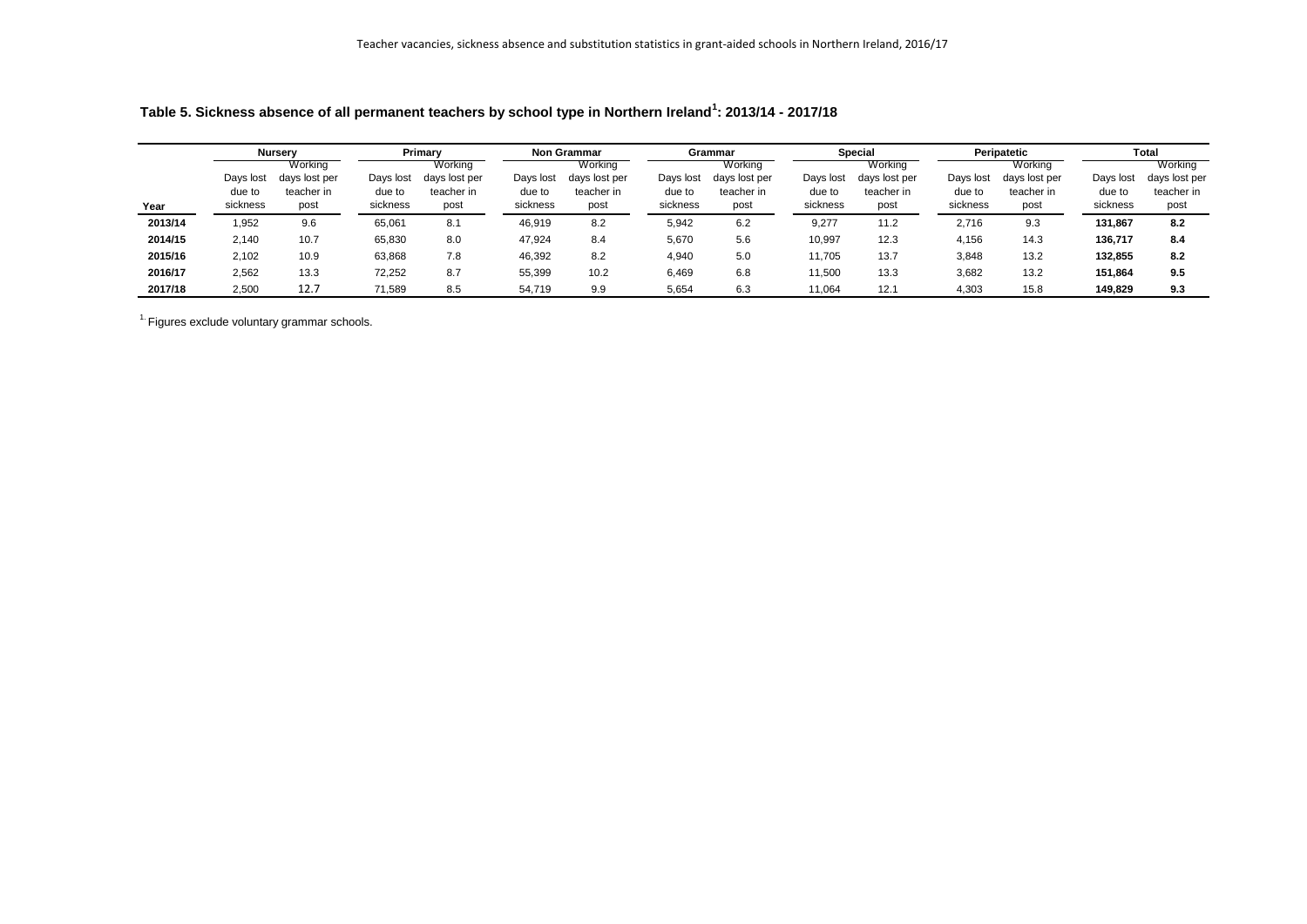| $2013/14^{3}$                      |                              |                                                      |                                                                  | $2014/15$ <sup>4,</sup>             |                                                      |                                                                  | $2015/16$ <sup>4,</sup>             |                                                      |                                                                  |                                     | $2016/17$ <sup>4,</sup>                                    |                                                                  | $2017/18$ <sup>4, 10</sup>          |                                                     |                                                                  |
|------------------------------------|------------------------------|------------------------------------------------------|------------------------------------------------------------------|-------------------------------------|------------------------------------------------------|------------------------------------------------------------------|-------------------------------------|------------------------------------------------------|------------------------------------------------------------------|-------------------------------------|------------------------------------------------------------|------------------------------------------------------------------|-------------------------------------|-----------------------------------------------------|------------------------------------------------------------------|
| <b>Management Type</b>             | <b>Substitution</b><br>Costs | <b>Total Perm</b><br><b>Payroll Salary</b><br>Costs' | <b>Substitution</b><br>costs as<br>proportion of<br>salary costs | <b>Substitution</b><br><b>Costs</b> | <b>Total Perm</b><br><b>Payroll Salary</b><br>Costs' | <b>Substitution</b><br>costs as<br>proportion of<br>salary costs | <b>Substitution</b><br><b>Costs</b> | <b>Total Perm</b><br><b>Payroll Salary</b><br>Costs' | <b>Substitution</b><br>costs as<br>proportion of<br>salary costs | <b>Substitution</b><br><b>Costs</b> | <b>Total Perm</b><br><b>Payroll Salary</b><br><b>Costs</b> | <b>Substitution</b><br>costs as<br>proportion of<br>salary costs | <b>Substitution</b><br><b>Costs</b> | <b>Total Perm</b><br><b>Payroll Salary</b><br>Costs | <b>Substitution</b><br>costs as<br>proportion of<br>salary costs |
| Controlled <sup>8</sup>            | 35,697,334.73                | 303,305,165.08                                       | 11.77                                                            | 36,318,798.96                       | 311,755,722.19                                       | 11.65                                                            | 35,983,544.58                       | 310,275,847.35                                       | 11.60                                                            | 39,168,952.70                       | 308,023,376.30                                             | 12.72                                                            | 36,304,772.24                       | 313,086,583.53                                      | 11.60                                                            |
| Maintained <sup>8</sup>            | 26,692,563.30                | 256,167,131.38                                       | 10.42                                                            | 28,116,855.57                       | 262,519,373.50                                       | 10.71                                                            | 28,569,238.24                       | 261,602,721.77                                       | 10.92                                                            | 31,480,780.02                       | 259,186,395.41                                             | 12.15                                                            | 30,179,666.46                       | 261,136,024.16                                      | 11.56                                                            |
| <b>Grant Maintained Integrated</b> | 2,944,695.15                 | 34,515,502.11                                        | 8.53                                                             | 2,919,184.11                        | 35,861,201.40                                        | 8.14                                                             | 2,727,550.95                        | 36,104,177.66                                        | 7.55                                                             | 2,944,731.37                        | 35,882,418.34                                              | 8.21                                                             | 2,523,663.31                        | 36,653,667.44                                       | 6.89                                                             |
| <b>Grand Total</b>                 |                              | 65,334,593.18    593,987,798.57                      | 11.00                                                            | 67,354,838.64                       | 610,136,297.09                                       | 11.04                                                            |                                     | 67,280,333.77 607,982,746.78                         | 11.07                                                            | 73,594,464.09                       | 603,092,190.05                                             | 12.20                                                            | 69,008,102.01                       | 610,876,275.13                                      | 11.30                                                            |

 $1$ . Figures supplied are in financial years i.e. April - March

<sup>2</sup>. Figures exclude voluntary grammar schools.

<sup>3.</sup> Figures include the incremental progression for teachers but do not include the 1% pay increase from September 2013 onwards

<sup>4.</sup> 2013/14 figures onwards also exclude the following misc. Payments - Termination Payments, Travel and Subsistence related payments, Programme/Project related payments, Lunchtime Supervision, Essential User Lump Sum. <sup>5.</sup> Figures include the incremental progression for teachers but do not include the pay increase from September 2014 onwards.

<sup>6.</sup> Misc payments not included - Pay in Lieu, Honorarium, Redundancy, Misc Payment, NOF Allow, Mileage Allow, Home Centre, Study Centre, Health Awareness, Extended Schools  $7$ . Figures include the incremental progression for teachers but do not include the pay increase from September 2015 onwards.

8. Special Schools included

 $9.$  Figures include the incremental progression for teachers and the pay increase from September 2016 onwards.

<sup>10.</sup> Figures include the incremental progression for teachers and the pay increase from September 2017 onwards.

## **Table 6. Teacher sustitution costs by management type in Northern**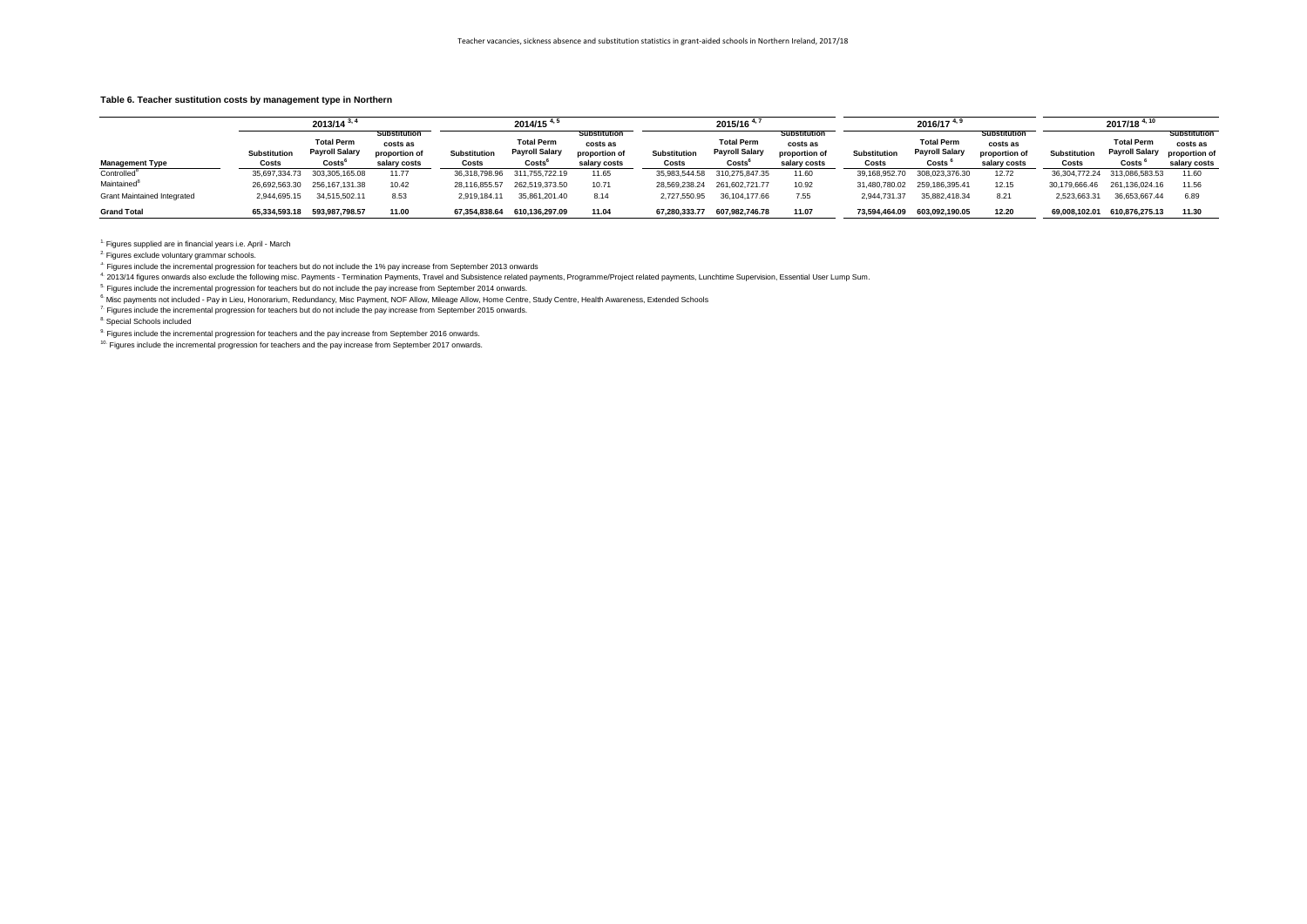| <b>Management Type</b>             | 2008/09       | 2009/10       | 2010/11       | 2011/12       | 2012/13       | 2013/14       | $2014/15$ <sup>5</sup> | 2015/16              | 2016/17       | $2017/18^{8}$ |
|------------------------------------|---------------|---------------|---------------|---------------|---------------|---------------|------------------------|----------------------|---------------|---------------|
| Controlled <sup>3</sup>            | 34,946,575.33 | 32,887,296.28 | 32,372,281.21 | 30,574,323.53 | 32,358,452.66 | 35,697,334.73 | 36,318,798.96          | 35,983,544.58        | 39,168,952.70 | 36,304,772.24 |
| Maintained <sup>3</sup>            | 28,374,814.95 | 28,386,934.65 | 26,398,121.17 | 24,634,403.30 | 25,484,859.26 | 26,692,563.30 | 28,116,855.57          | 28,569,238.24        | 31,480,780.02 | 30,179,666.46 |
| <b>Grant Maintained Integrated</b> | 2,754,098.92  | 2,702,369.40  | 2,656,420.85  | 2,265,692.68  | 2,480,216.74  | 2,944,695.15  | 2,919,184.11           | 2,727,550.95         | 2,944,731.37  | 2,523,663.31  |
| <b>Grand Total</b>                 | 66,075,489.20 | 63,976,600.33 | 61,426,823.23 | 57,474,419.51 | 60,323,528.66 | 65,334,593.18 | 67,354,838.64          | 67,280,333.77        | 73,594,464.09 | 69,008,102.01 |
| <b>Special Schools Breakdown</b>   |               |               |               |               |               |               |                        |                      |               |               |
| Category                           | 2008/09       | 2009/10       | 2010/11       | 2011/12       | 2012/13       | $2013/14^4$   | $2014/15^{5}$          | 2015/16 <sup>6</sup> | 2016/17       | $2017/18^{8}$ |
| <b>Special Schools Controlled</b>  | 3,934,759.32  | 4,086,134.18  | 4,215,369.04  | 4,087,518.86  | 4,537,306.63  | 4,489,520.73  | 4,504,849.69           | 4,493,178.28         | 5,983,857.74  | 5,321,522.74  |
| <b>Special Schools Maintained</b>  | 276,833.48    | 162,195.45    | 171,718.87    | 102,351.25    | 238,233.97    | 252,062.34    | 293,002.21             | 344,150.37           | 471,962.51    | 345,654.91    |
| <b>Special Schools Total</b>       | 4,211,592.80  | 4,248,329.63  | 4,387,087.91  | 4,189,870.11  | 4,775,540.60  | 4,741,583.07  | 4,797,851.90           | 4,837,328.65         | 6,455,820.25  | 5,667,177.65  |

3. Special Schools included

4. Figures include the incremental progression for teachers but do not include the 1% pay increase from September 2013 onwards

<sup>5.</sup> Figures include the incremental progression for teachers but do not include the pay increase from September 2014 onwards.

<sup>6.</sup> Figures include the incremental progression for teachers but do not include the pay increase from September 2015 onwards.

<sup>7</sup> Figures include the incremental progression for teachers and the pay increase from September 2016 onwards.

<sup>8.</sup> Figures include the incremental progression for teachers and the pay increase from September 2017 onwards.

## **Table 7. Teacher sustitution costs by management type in Northern Ireland1,2: 2008/09 - 2017/18**

 $1.$  Figures supplied are in financial years i.e. April - March

<sup>2</sup>. Figures exclude voluntary grammar schools.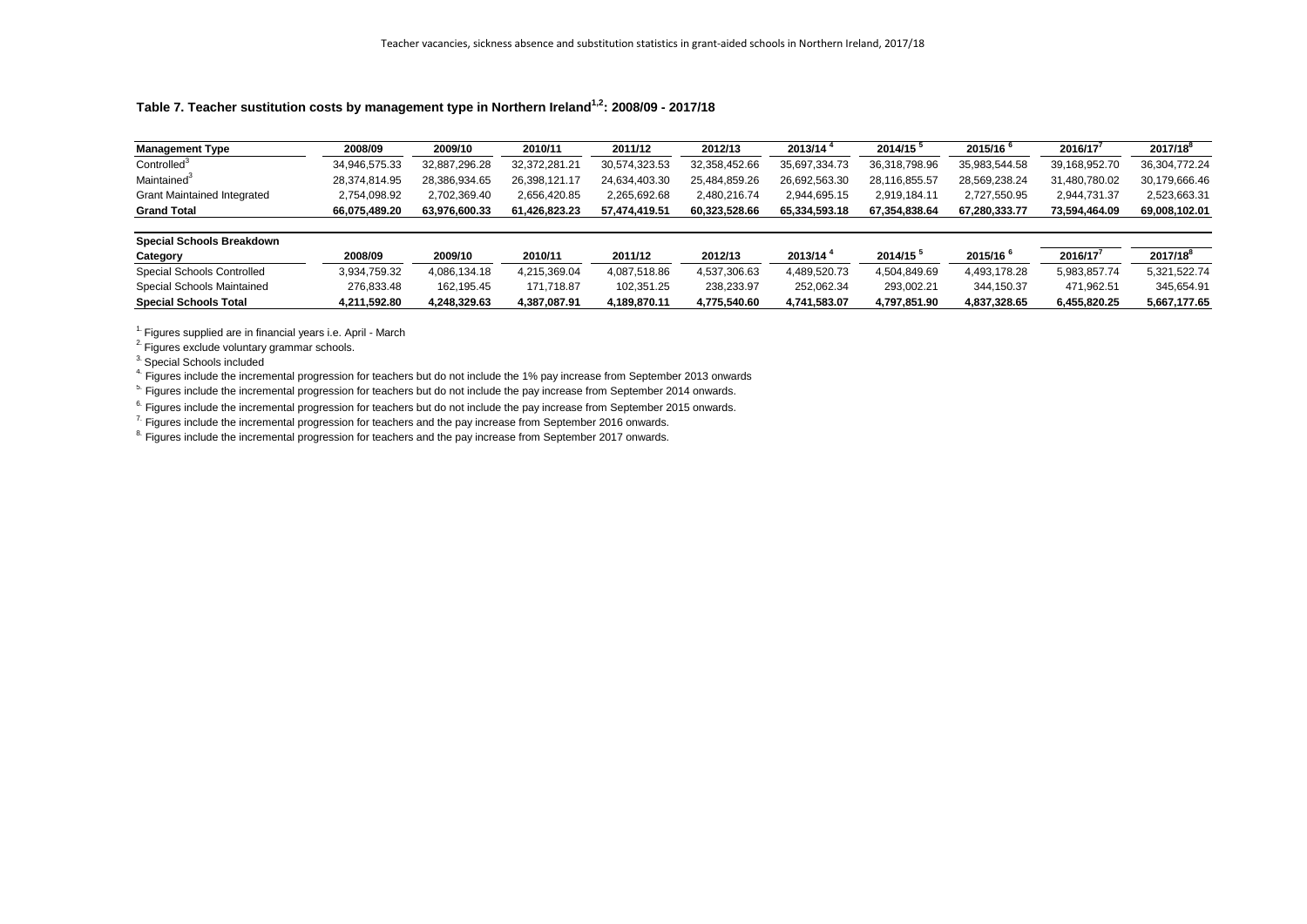| <b>School Type</b>                                                                                             | 2008/09                    | 2009/10                    | 2010/11                    | 2011/12                    | 2012/13                    | 2013/14 <sup>3</sup>       | 2014/15 <sup>4</sup>         | 2015/16 <sup>5</sup>         | $2016/17^6$                  | $2017/18^{7}$              |
|----------------------------------------------------------------------------------------------------------------|----------------------------|----------------------------|----------------------------|----------------------------|----------------------------|----------------------------|------------------------------|------------------------------|------------------------------|----------------------------|
| Nursery                                                                                                        | 963,855.77                 | 847,044.80                 | 779,349.84                 | 809,492.17                 | 851,463.23                 | 1,063,824.28               | 1,005,772.23                 | 1,092,175.53                 | 1,159,649.45                 | 1,090,768.69               |
| Primary                                                                                                        | 35,650,241.90              | 34,639,898.23              | 32,598,668.88              | 31,033,438.14              | 32,849,694.72              | 36,255,673.46              | 37,473,933.33                | 37,604,462.94                | 39,331,999.07                | 36,418,113.14              |
| Non Grammar                                                                                                    | 18,225,940.64              | 17,614,977.13              | 17,107,807.99              | 15,598,695.69              | 15,791,779.81              | 16,475,035.33              | 16,752,517.57                | 17,178,563.21                | 19,131,143.40                | 18,805,884.64              |
| Grammar                                                                                                        | 2,365,841.27               | 2,218,186.12               | 2,116,982.44               | 1,874,109.83               | 1,858,082.53               | 2,195,070.61               | 2,637,801.48                 | 2,669,910.04                 | 2,772,336.73                 | 2,612,256.31               |
| Special                                                                                                        | 4,211,592.80               | 4,214,247.48               | 4,387,087.91               | 4,189,870.11               | 4,775,540.60               | 4,741,583.07               | 4,797,851.90                 | 4,837,328.65                 | 6,455,820.25                 | 5,667,177.65               |
| Peripatetic                                                                                                    | 1,903,917.90               | 1,739,877.17               | 1,780,505.32               | 1,703,120.89               | 1,716,751.03               | 1,658,711.28               | 1,767,778.02                 | 1,170,342.45                 | 1,798,783.82                 | 1,890,238.27               |
| <b>Grant Maintained</b><br><b>Integrated Primary</b><br><b>Grant Maintained</b><br><b>Integrated Secondary</b> | 928,083.67<br>1,826,015.25 | 977,804.15<br>1,724,565.25 | 959,911.21<br>1,696,509.64 | 880,717.60<br>1,384,975.08 | 771,337.33<br>1,708,879.41 | 849,817.14<br>2,094,878.01 | 1,003,982.26<br>1,915,201.85 | 1,004,811.79<br>1,722,739.16 | 1,208,230.62<br>1,736,500.75 | 957,429.27<br>1,566,234.04 |
| <b>Grand Total</b>                                                                                             | 66,075,489.20              | 63,976,600.33              | 61,426,823.23              | 57,474,419.51              | 60,323,528.66              | 65,334,593.18              | 67,354,838.64                | 67,280,333.77                | 73,594,464.09                | 69,008,102.01              |
| Year on year<br>increases/decreases                                                                            | 11.7                       | $-3.2$                     | $-4.0$                     | $-6.4$                     | 5.0                        | 8.3                        | 3.1                          | $-0.1$                       | 9.4                          | $-6.2$                     |

**Table 8. Teacher substitution costs by school type in Northern Ireland1,2: 2008/09 - 2017/18**

1. Figures supplied are in financial years i.e. April - March

2. Figures exclude voluntary grammar schools.

3. Figures include the incremental progression for teachers but do not include the 1% pay increase from September 2013 onwards

4. Figures include the incremental progression for teachers but do not include the pay increase from September 2014 onwards.

5. Figures include the incremental progression for teachers but do not include the pay increase from September 2015 onwards.

6 . Figures include the incremental progression for teachers and the pay increase from September 2016 onwards.

<sup>7.</sup> Figures include the incremental progression for teachers and the pay increase from September 2017 onwards.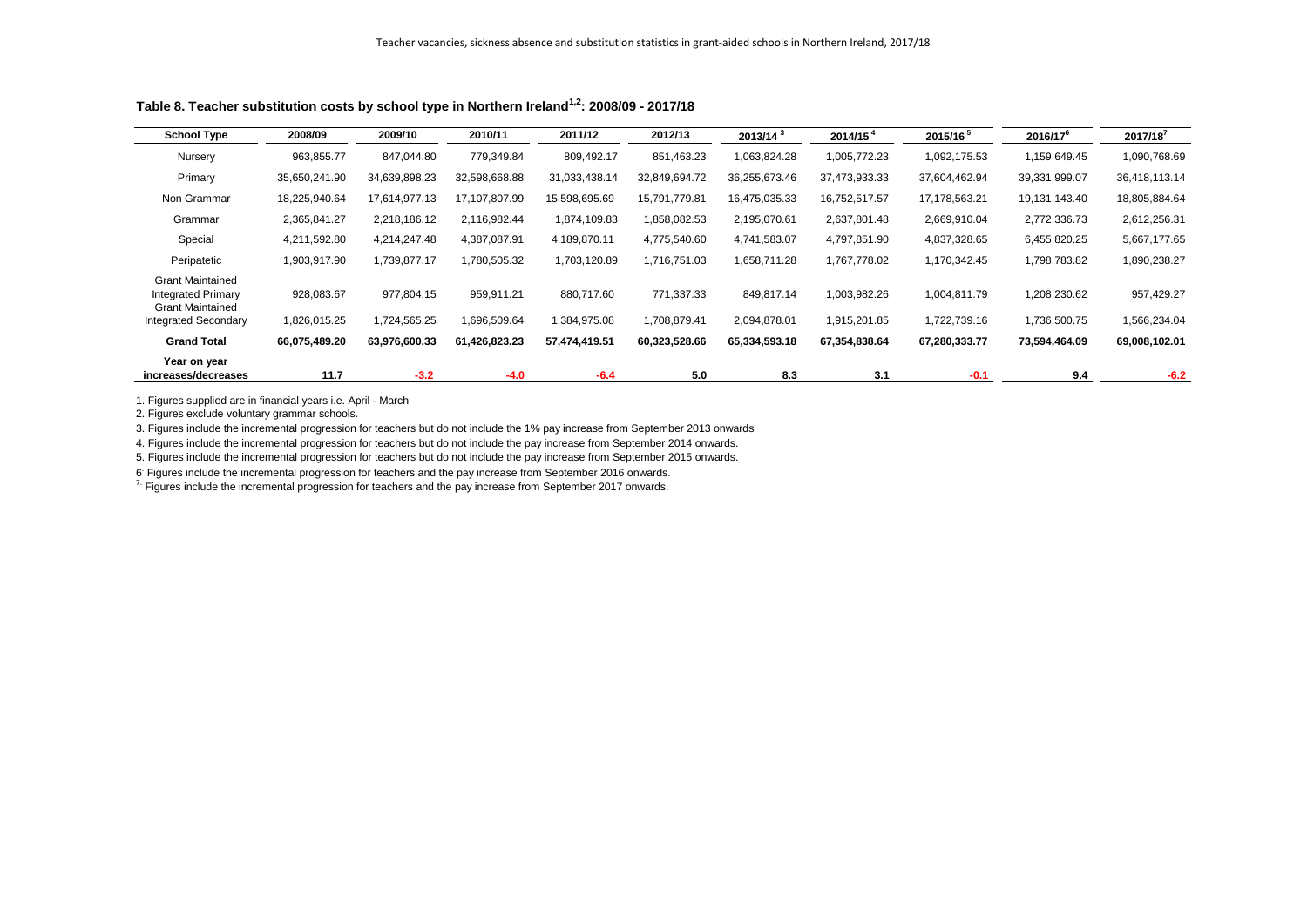## **Table 9. Cost of substitution cover by reason1,2: 2013/14 - 2017/18**

|                                                           |                      |                      |               |                      |               |                       | Percentage change     |
|-----------------------------------------------------------|----------------------|----------------------|---------------|----------------------|---------------|-----------------------|-----------------------|
| <b>Categories for substitution analysis</b>               | 2013/14 <sup>3</sup> | 2014/15 <sup>4</sup> | $2015/16^{5}$ | 2016/17 <sup>6</sup> | $2017/18^7$   | 2013/14 to<br>2017/18 | 2016/17 to<br>2017/18 |
| Sickness                                                  | 12,936,918.31        | 12,783,341.22        | 13,119,669.74 | 15,327,442.28        | 14,619,280.15 | 13.0                  | $-4.6$                |
| Maternity/Adoption/Paternity                              | 13,653,950.66        | 13,273,217.62        | 14,005,701.23 | 14,827,593.22        | 13,864,678.46 | 1.5                   | $-6.5$                |
| Training/Curriculum/Literacy/Numeracy                     | 5,746,715.93         | 6,261,683.23         | 5,172,431.43  | 5,251,479.36         | 4,649,400.02  | $-19.1$               | $-11.5$               |
| <b>Special Education</b>                                  | 3,018,843.75         | 3,222,155.76         | 2,925,692.79  | 3,308,614.04         | 2,821,657.37  | $-6.5$                | $-14.7$               |
| <b>Relief for Teaching Principals</b>                     | 3,977,884.19         | 3,726,096.43         | 3,510,345.78  | 3,406,128.48         | 2,764,612.71  | $-30.5$               | $-18.8$               |
| <b>Union Business</b>                                     | 84,543.16            | 82,360.44            | 76,457.82     | 84,608.29            | 136,450.85    | 61.4                  | 61.3                  |
| <b>Personal Business</b>                                  | 874,770.47           | 872,173.63           | 1,021,725.33  | 1,183,225.83         | 1,054,723.77  | 20.6                  | $-10.9$               |
| Vacant Posts                                              | 10,385,463.45        | 11,685,063.81        | 13,697,530.58 | 14,790,837.67        | 13,641,937.31 | 31.4                  | $-7.8$                |
| Career Break/Secondment                                   | 4,771,216.24         | 5,465,033.94         | 5,244,187.41  | 4,982,520.38         | 4,374,035.92  | $-8.3$                | $-12.2$               |
| Initiatives                                               | 7,971,753.56         | 8,276,722.08         | 7,113,260.15  | 8,781,555.05         | 9,376,425.07  | 17.6                  | 6.8                   |
| <b>Public Representation/Consultation</b>                 | 89,108.30            | 67,066.89            | 58,529.49     | 239,783.35           | 41,168.04     | $-53.8$               | $-82.8$               |
| Suspension                                                | 259,454.10           | 371,056.62           | 252,493.48    | 66,544.18            | 376,748.49    | 45.2                  | 466.2                 |
| <b>Educational Visits/School Trips</b>                    | 572,577.74           | 467,574.36           | 453,138.66    | 482,417.17           | 472,729.05    | $-17.4$               | $-2.0$                |
| <b>CCEA - Qualifications Development and Conduct</b>      | 264,993.47           | 301,208.91           | 328,002.58    | 375,509.03           | 365,615.38    | 38.0                  | $-2.6$                |
| CCEA - Curriculum and Assessment Development and Training | 462,596.56           | 290,326.01           | 149,600.67    | 226,532.06           | 203,774.02    | $-55.9$               | $-10.0$               |
| <b>CCEA - Statutory Assessment Operations</b>             | 258,015.71           | 205,855.75           | 151,204.95    | 258,682.01           | 244,390.21    | $-5.3$                | $-5.5$                |
| CCEA - Accreditation and Regulation of Qualifications     | 5,787.58             | 3,901.94             | 361.68        | 991.69               | 475.19        | $-91.8$               | $-52.1$               |
| <b>Yearly totals</b>                                      | 65,334,593.18        | 67,354,838.64        | 67,280,333.77 | 73,594,464.09        | 69,008,102.01 | 5.6                   | $-6.2$                |

 $1.$  Figures supplied are in financial years i.e. April - March

<sup>2</sup>. Figures exclude voluntary grammar schools.

<sup>3.</sup> Figures include the incremental progression for teachers but do not include the 1% pay increase from September 2013 onwards

<sup>4</sup>. Figures include the incremental progression for teachers but do not include the pay increase from September 2014 onwards.

<sup>5.</sup> Figures include the incremental progression for teachers but do not include the pay increase from September 2015 onwards.

<sup>6.</sup> Figures include the incremental progression for teachers and the pay increase from September 2016 onwards.

<sup>7.</sup> Figures include the incremental progression for teachers and the pay increase from September 2017 onwards.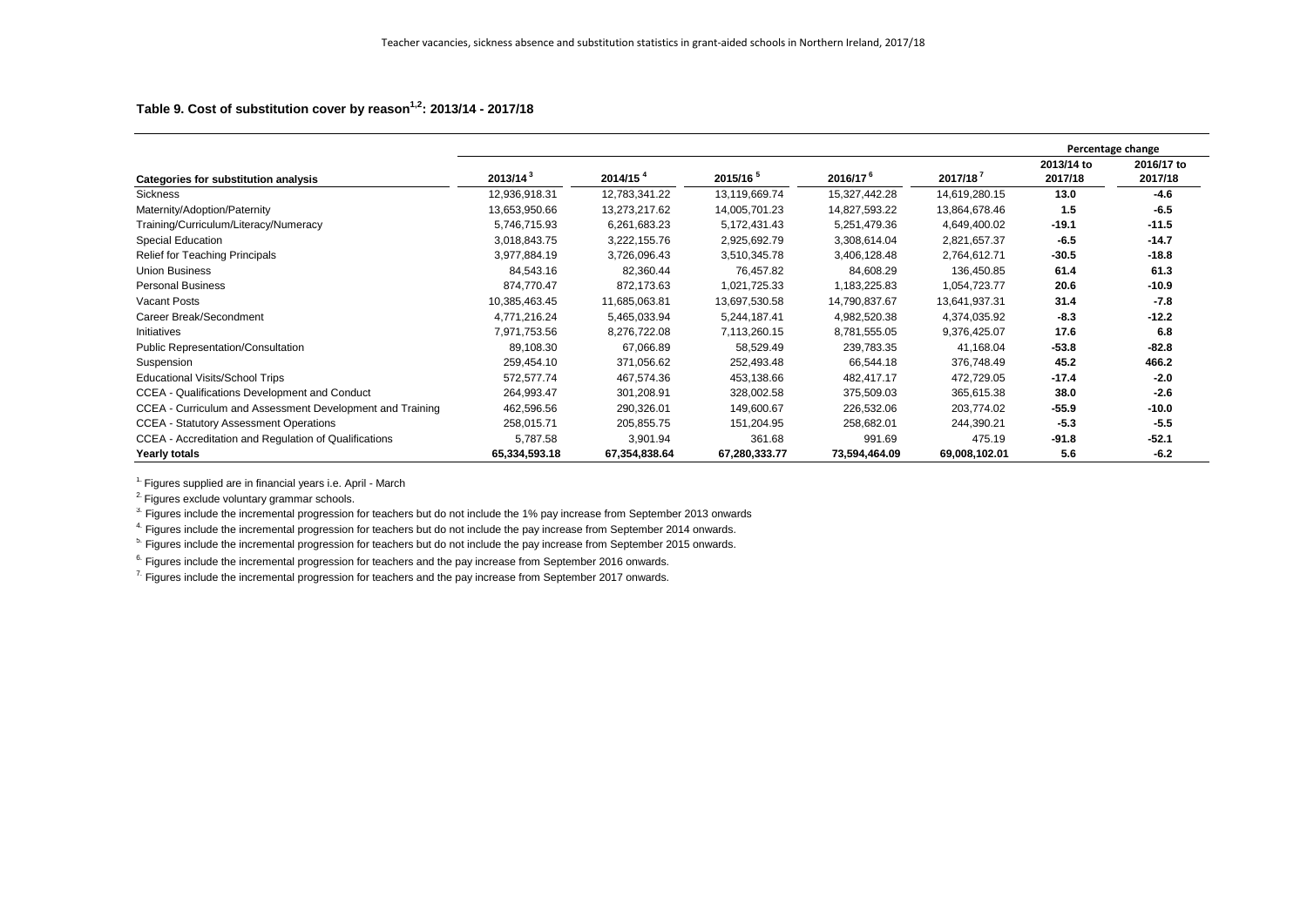|                            | 2008/09   | 2009/10   | 2010/11   | 2011/12   | 2012/13   | 2013/14   | 2014/15   | 2015/16   | 2016/17   | 2017/18   |
|----------------------------|-----------|-----------|-----------|-----------|-----------|-----------|-----------|-----------|-----------|-----------|
| <b>Total Teaching Days</b> | 3.235.440 | 3.196.050 | 3.222.765 | 3.191.175 | 3.123.315 | 3.112.149 | 3.164.682 | 3.127.921 | 3.107.325 | 3,123,705 |
| <b>Substitution Days</b>   | 470.860   | 459.237   | 435.716   | 412.467   | 433.853   | 447.687   | 470,856   | 466.724   | 505.597   | 472,019   |
| % Substitution Days        | 14.6      | 14.4      | 13.5      | 12.9      | 13.9      | 14.4      | 14.9      | 14.9      | 16.3      | 15.1      |

**Table 10. Number of substitution days as a proportion of total teaching days in Northern Ireland1,2,3: 2008/09 - 2017/18**

1. Figures supplied are in financial years i.e. April - March

2. Figures exclude voluntary grammar schools.

3. Includes part-time hours converted to days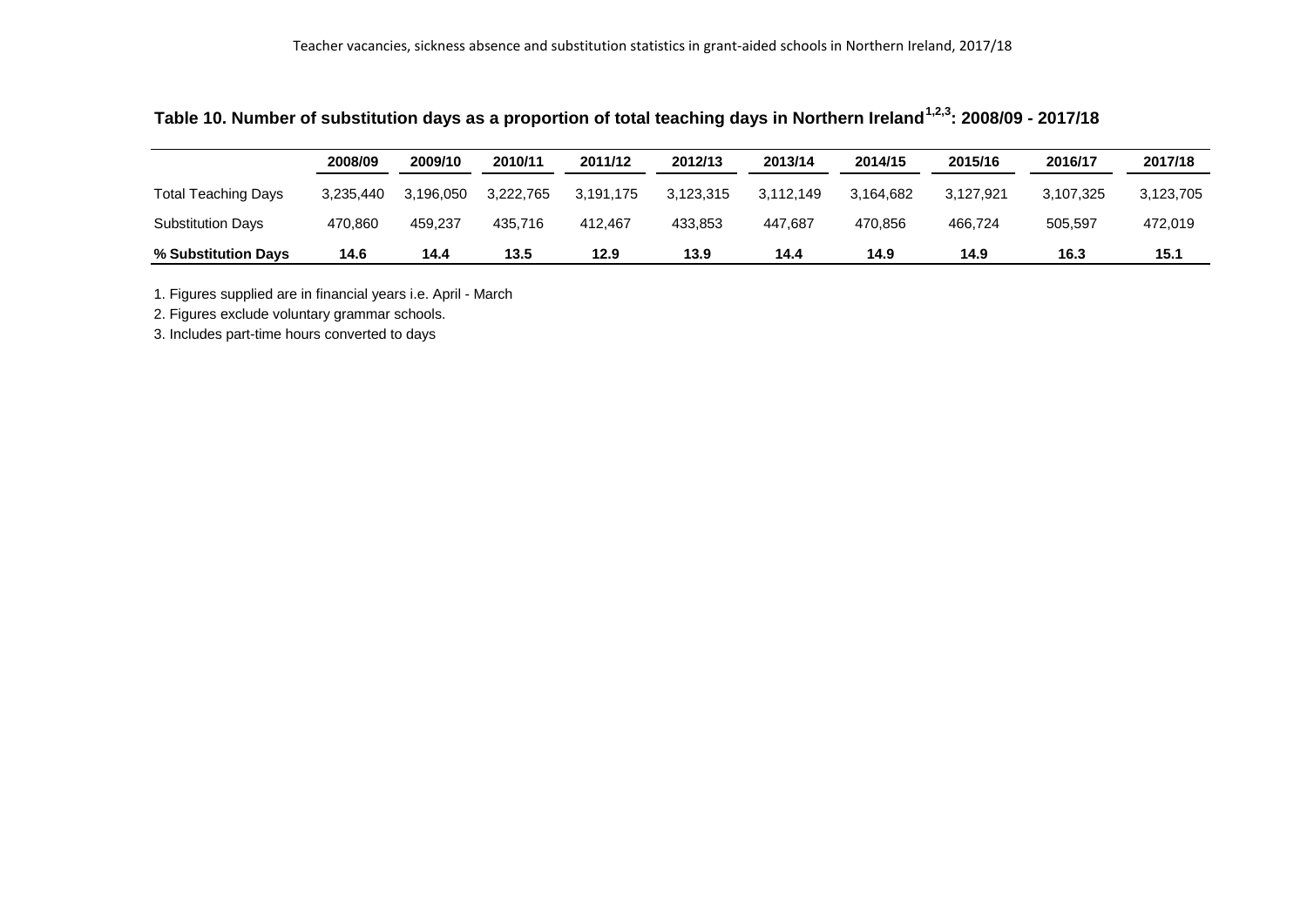## **Table 11. Proportion of substitution cover provided by prematurely retired teachers in Northern Ireland1,2,3: 2008/09 - 2017/18**

|                                                   | 2008/09 | 2009/10 | 2010/11 | 2011/12 | 2012/13 | 2013/14 | 2014/15 | 2015/16 | 2016/17 | 2017/18 |
|---------------------------------------------------|---------|---------|---------|---------|---------|---------|---------|---------|---------|---------|
| Total days worked by prematurely retired teachers | 67,927  | 57.116  | 43,169  | 24,896  | 19.129  | 17,121  | 13,946  | 10,080  | 8,557   | 6,305   |
| Total substitution days                           | 470,860 | 459,237 | 435,716 | 412.467 | 433,853 | 447,687 | 470,856 | 466,724 | 505,597 | 472,019 |
| % prematurely retired                             | 14.4    | 12.4    | 9.9     | 6.0     | 4.4     | 3.8     | 3.0     | 2.2     | 1.7     | 1.3     |

 $1$ . Figures supplied are in financial years i.e. April - March

<sup>2.</sup> Figures exclude voluntary grammar schools.

3. Includes part-time hours converted to days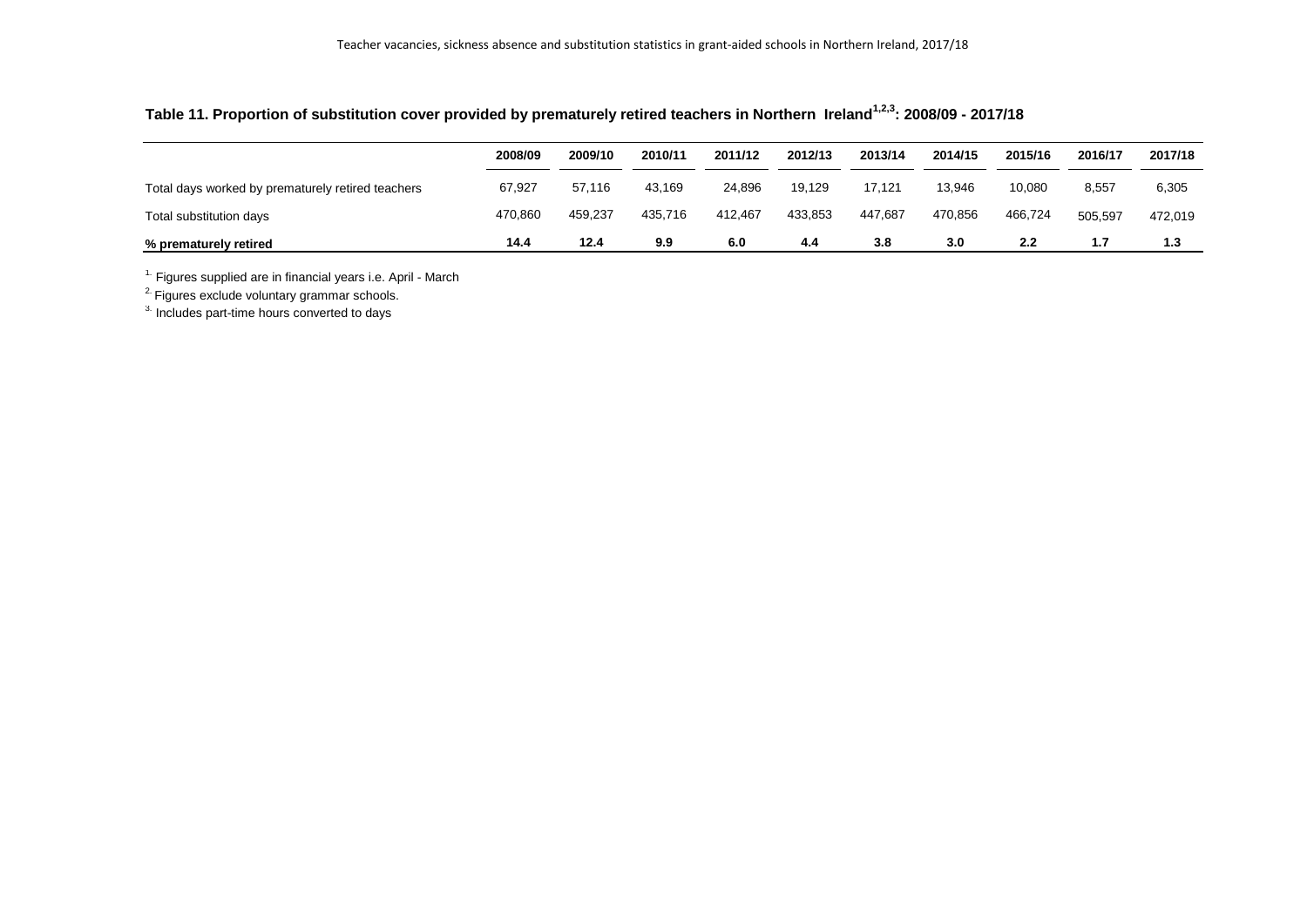| <b>Basis</b>               | 2008/09 | 2009/10 | 2010/11 | 2011/12 | 2012/13 | 2013/14 | 2014/15 | 2015/16 | 2016/17 | 2017/18  |
|----------------------------|---------|---------|---------|---------|---------|---------|---------|---------|---------|----------|
| <b>Efficient Discharge</b> | 2,497   | 1,728   | 1,322   | 650     | 549     | 570     | 571     | 482     | 396     | 389      |
| Redundancy                 | 65,430  | 55,388  | 41,847  | 24,246  | 18,580  | 16,551  | 13,375  | 9,598   | 8,161   | 5,916    |
| <b>Premature Sub Total</b> | 67,927  | 57,116  | 43,169  | 24,896  | 19.129  | 17,121  | 13,946  | 10,080  | 8,557   | 6,305    |
| Age                        | 10,652  | 8,551   | 7,365   | 4,949   | 5,088   | 6,097   | 6,282   | 4,857   | 5,354   | 5,112    |
| Infirmity                  | 0       | 100     |         |         | 0       | 0       |         |         | 0       | $\Omega$ |
| <b>Actuarially Reduced</b> | 1,037   | 1,531   | 2,282   | 2,347   | 2,614   | 4,551   | 6,081   | 6,057   | 6,567   | 6,547    |
| <b>Grant Total</b>         | 79,616  | 67,299  | 52,816  | 32,193  | 26,831  | 27,769  | 26,309  | 20,994  | 20,478  | 17,964   |

## **Table 12. Number of days worked by retired teachers providing substitute cover in Northern Ireland1,2,3: 2008/09 - 2017/18**

1. Figures supplied are in financial years i.e. April - March

2. Figures exclude voluntary grammar schools.

3. Includes part-time hours converted to days